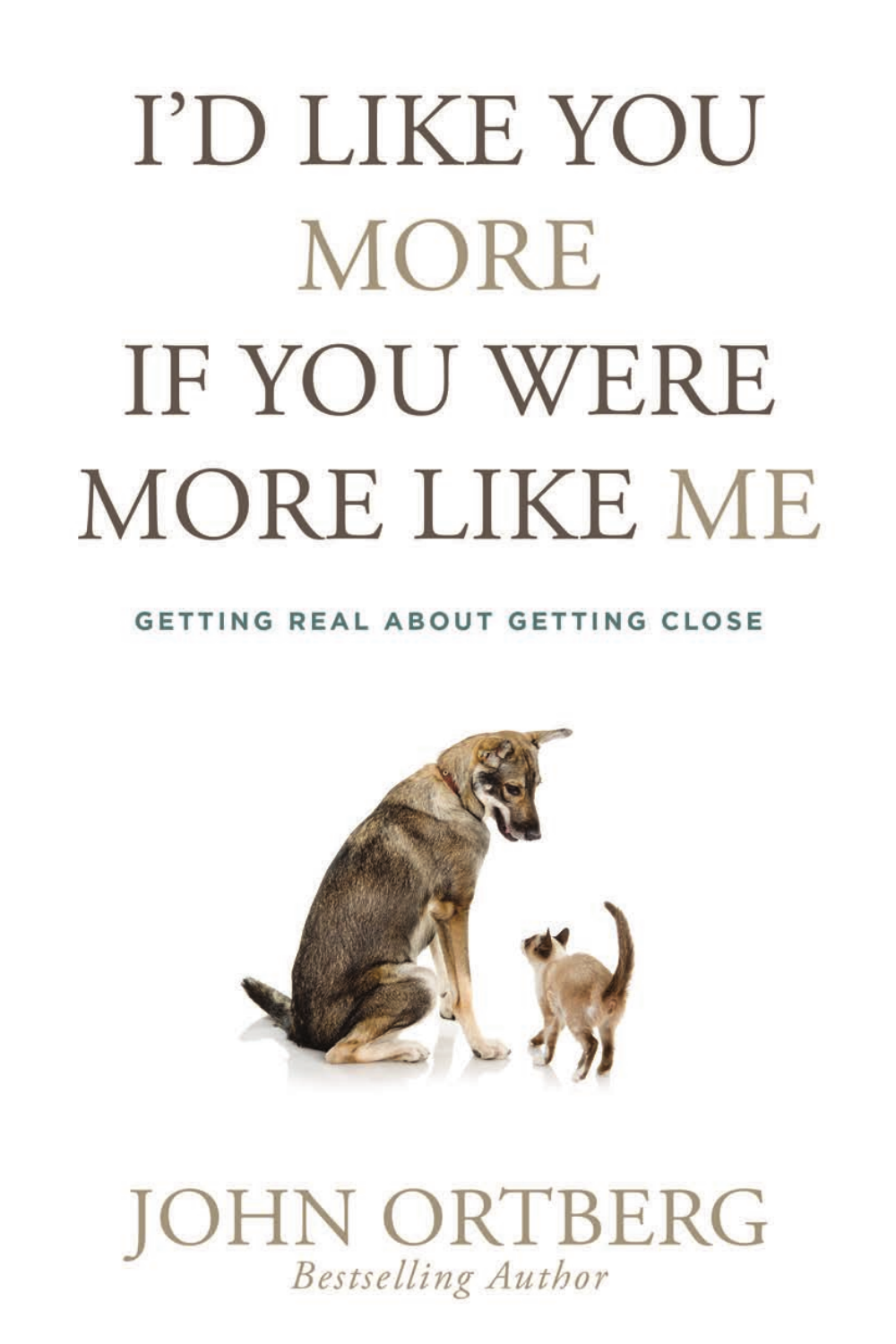I'D LIKE YOU MORE IF YOU WERE MORE LIKE ME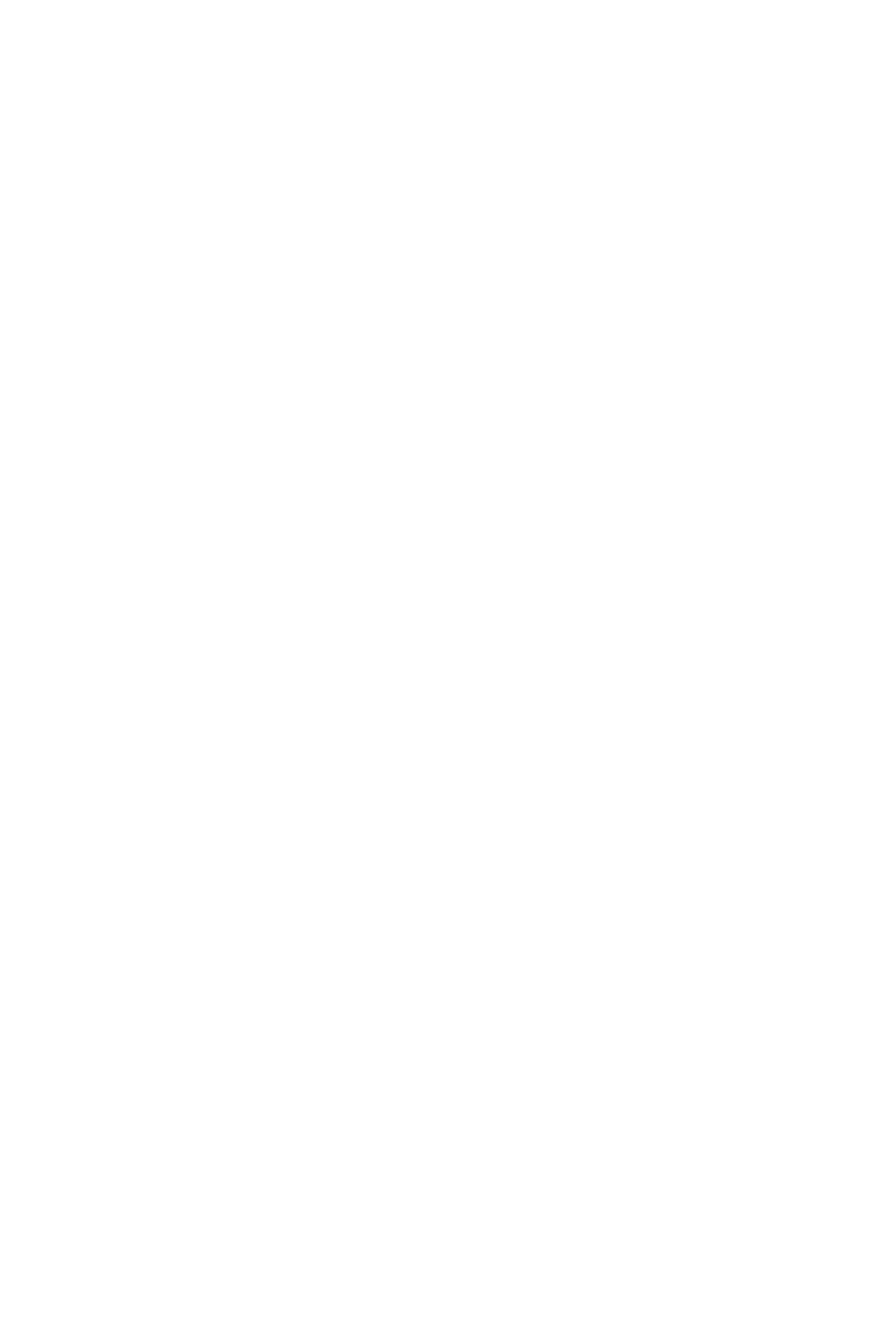## I'D LIKE YOU MORE IF YOU WERE MORE LIKE ME

#### **GETTING REAL ABOUT GETTING CLOSE**



### JOHN ORTBERG



The nonfiction imprint of Tyndale House Publishers, Inc.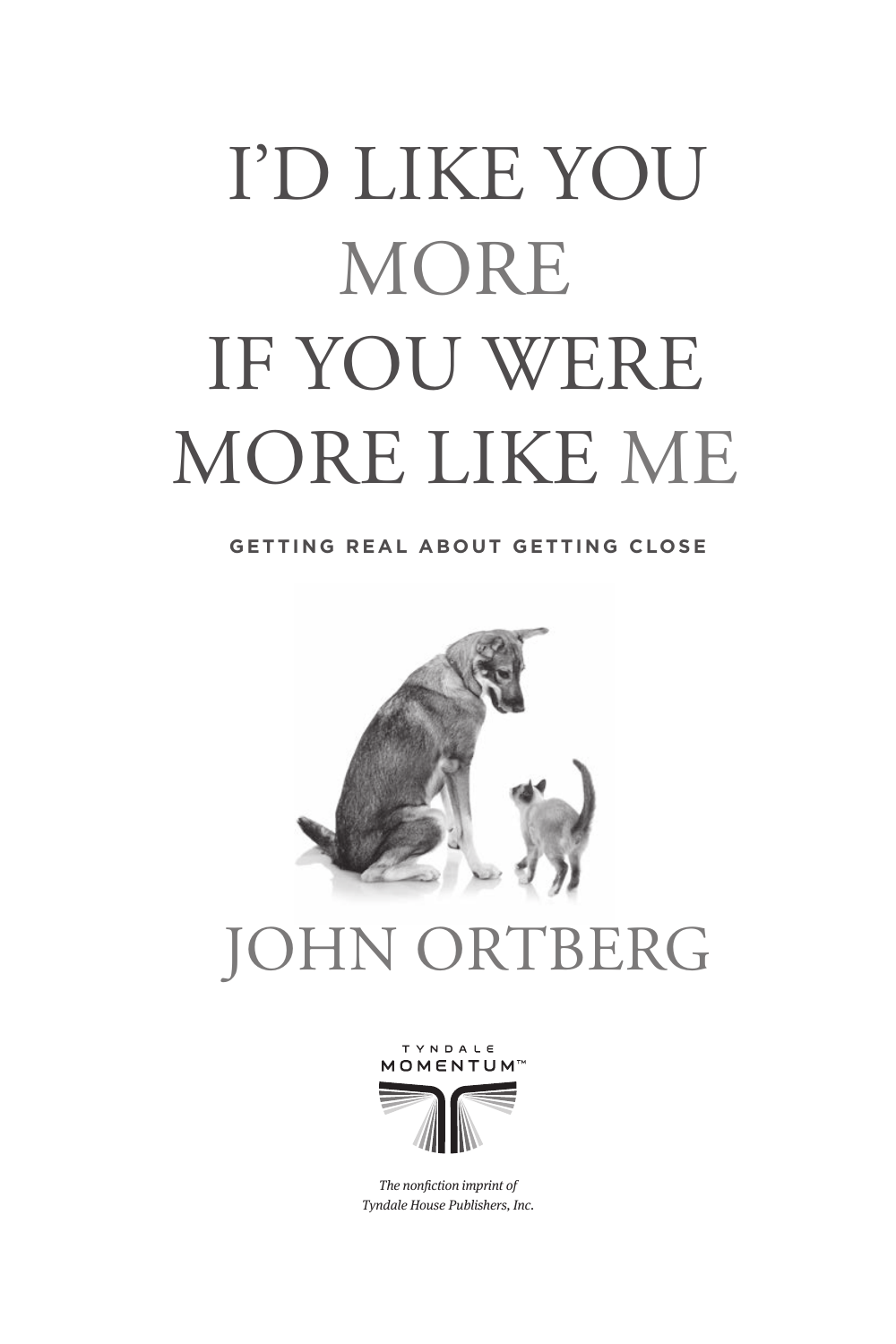Visit Tyndale online at www.tyndale.com.

Visit Tyndale Momentum online at www.tyndalemomentum.com.

*TYNDALE*, *Tyndale Momentum*, and Tyndale's quill logo are registered trademarks of Tyndale House Publishers, Inc. The Tyndale Momentum logo is a trademark of Tyndale House Publishers, Inc. Tyndale Momentum is the nonfiction imprint of Tyndale House Publishers, Inc., Carol Stream, Illinois.

*I'd Like You More If You Were More Like Me: Getting Real about Getting Close*

Copyright © 2017 by John Ortberg. All rights reserved.

Cover photograph copyright © Ermolaev Alexander/Shutterstock. All rights reserved.

Author photograph by Lynn Doty copyright © 2013. All rights reserved.

Designed by Jacqueline L. Nuñez

Published in association with Yates & Yates (www.yates2.com).

All Scripture quotations, unless otherwise indicated, are taken from the Holy Bible, *New International Version*, ® *NIV*. ® Copyright © 1973, 1978, 1984, 2011 by Biblica, Inc.® Used by permission. All rights reserved worldwide.

Scripture quotations marked ESV are taken from *The Holy Bible*, English Standard Version® (ESV®), copyright © 2001 by Crossway, a publishing ministry of Good News Publishers. Used by permission. All rights reserved.

Scripture quotations marked KJV are taken from the *Holy Bible*, King James Version.

Scripture quotations marked MSG are taken from *THE MESSAGE*, copyright © 1993, 1994, 1995, 1996, 2000, 2001, 2002 by Eugene H. Peterson. Used by permission of NavPress. All rights reserved. Represented by Tyndale House Publishers, Inc.

Scripture quotations marked NLT are taken from the *Holy Bible*, New Living Translation, copyright © 1996, 2004, 2015 by Tyndale House Foundation. Used by permission of Tyndale House Publishers, Inc., Carol Stream, Illinois 60188. All rights reserved.

For information about special discounts for bulk purchases, please contact Tyndale House Publishers at csresponse@tyndale.com, or call 1-800-323-9400.

ISBN 978-1-4964-2956-8 (ITPE edition) ISBN 978-1-4143-7902-9 (hardcover)

Printed in the United States of America

23 22 21 20 19 18 17 7 6 5 4 3 2 1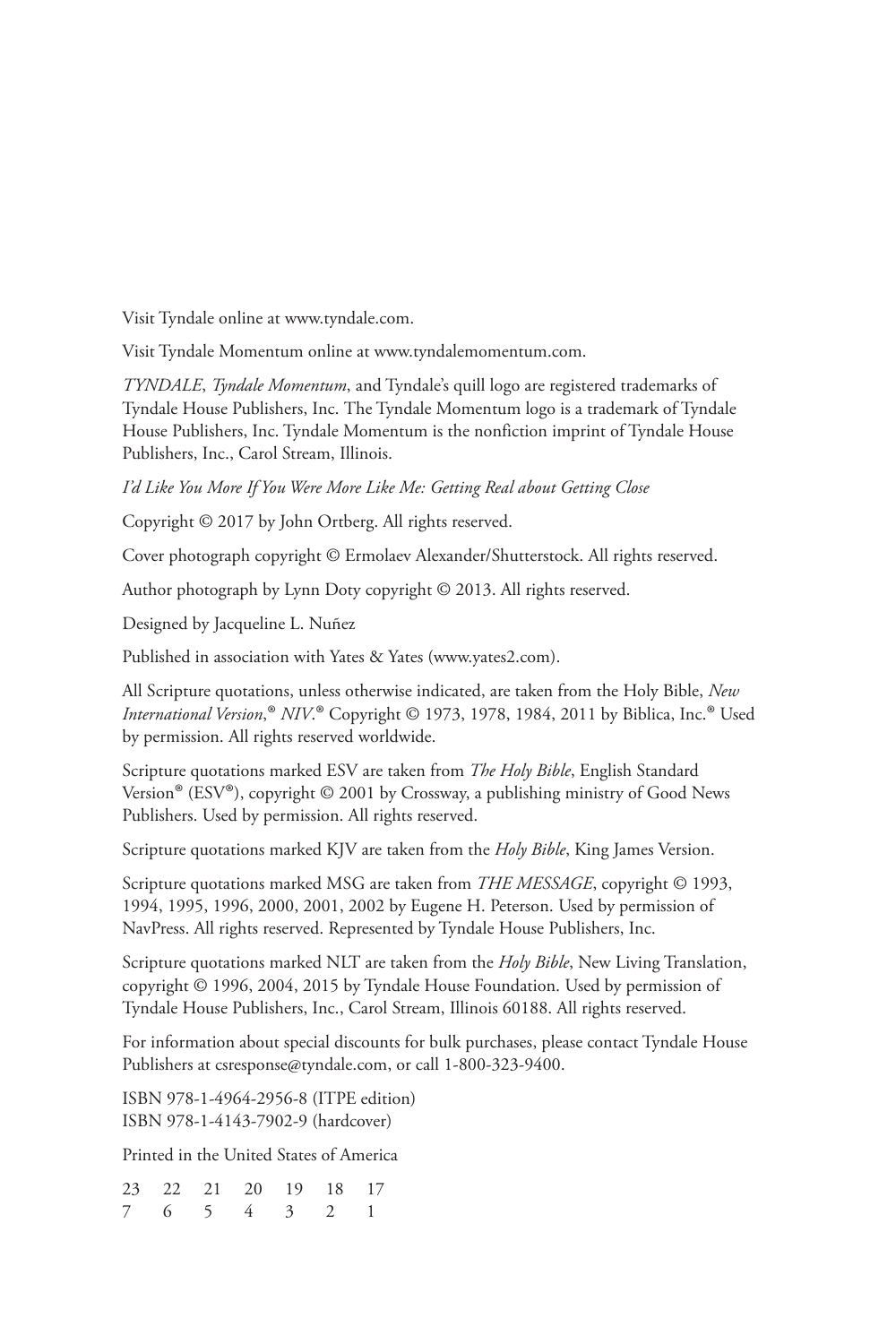#### Contents

 [Introduction: Table for One?](#page-7-0) *ix*

- $\frac{1}{1}$  Are You With Me?  $\frac{1}{1}$
- 2 . Let's Get This Straight *19*
- 3 . Born to Bond *53*
- 4 . Your Bid . *. . 67*
- 5 . Me, Myself, and Lies *77*
- 6 . The Joy of Jury Duty *93*
- 7 . We Should All Be Committed *109*
- 8 . Something There Is That Doesn't Love a Wall *131*
- 9 . Naked and Unafraid *157*
- 10. The Deep Down Dark *181*
- 11. This Time It's Personal *203*
- 12. Houston, We Have a Problem *221*
- 13. Who Will Cry at Your Funeral? *241*
- 14. At Last *261*

 About the Author *277* Notes *279*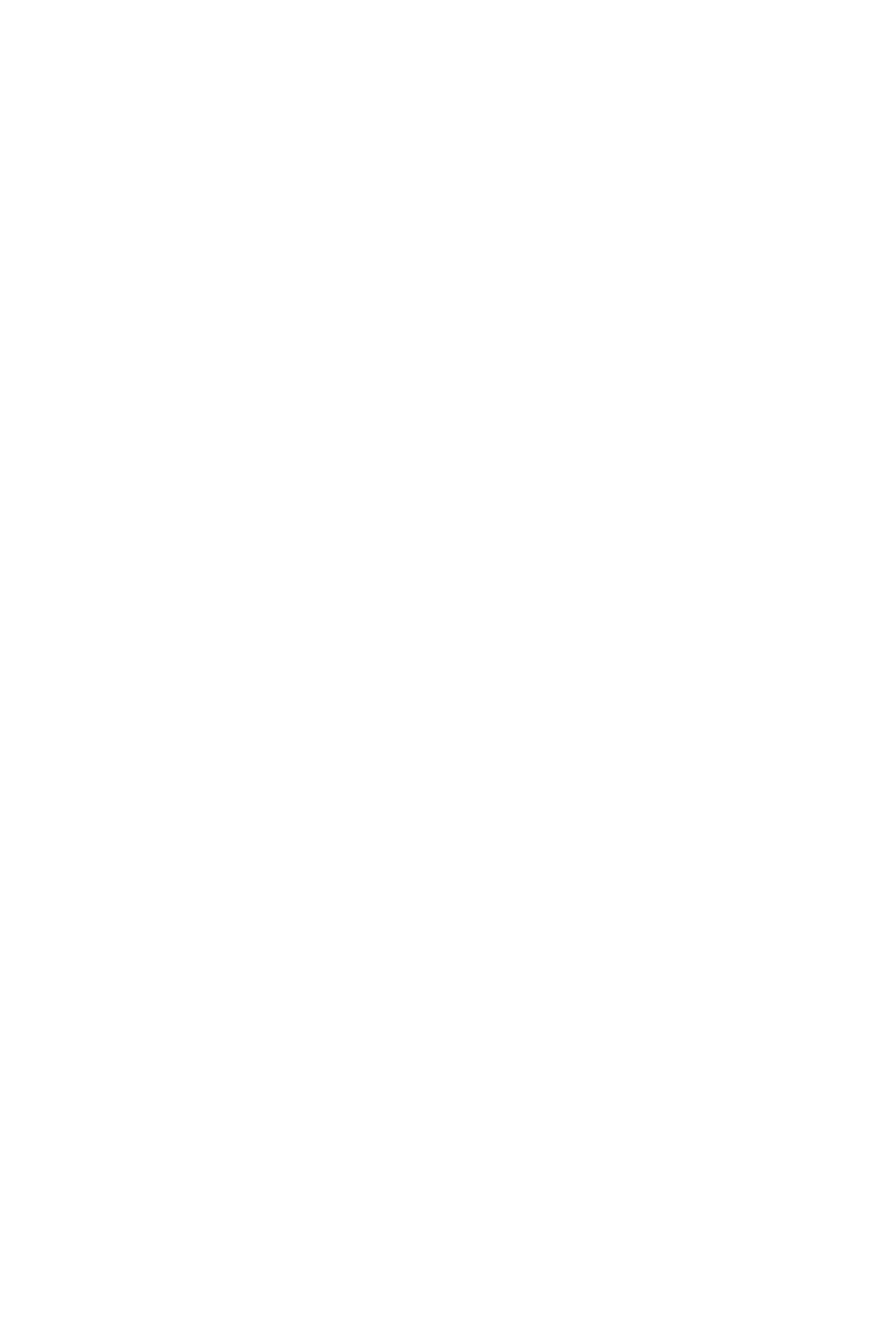#### <span id="page-7-0"></span>Introduction: Table for One?

WHEN I THINK ABOUT LOVE, I think about a table.

I grew up in a Swedish family in Rockford, Illinois, surrounded by other Swedes. We're not the most expressive, demonstrative, or verbal people. Sometimes when I come home at night and my wife, Nancy, asks me, "How was your day?" I tell her, "Sorry, I've used up all my words. I don't have any words left." Nancy cannot understand that because she *never* uses up her words. She is an inexhaustible source of words. She's like the Niagara Falls of words.

One thing Swedes always have, however, is a table. For the people I grew up with, gathering around a table was the primary love language. If someone got hurt, got sick, got married, bought a car, bought a house, had a crisis, had a baby, or died, that's what we'd do. There would always be the rich smell of coffee in the house (not Orange Mocha Frappuccino—just coffee), and we'd gather around the table to talk, laugh, and cry—*together*.

If you think about it, many of the moments that shape our lives are spent around a table. In fact, some of my most vivid childhood memories took place around a glass-topped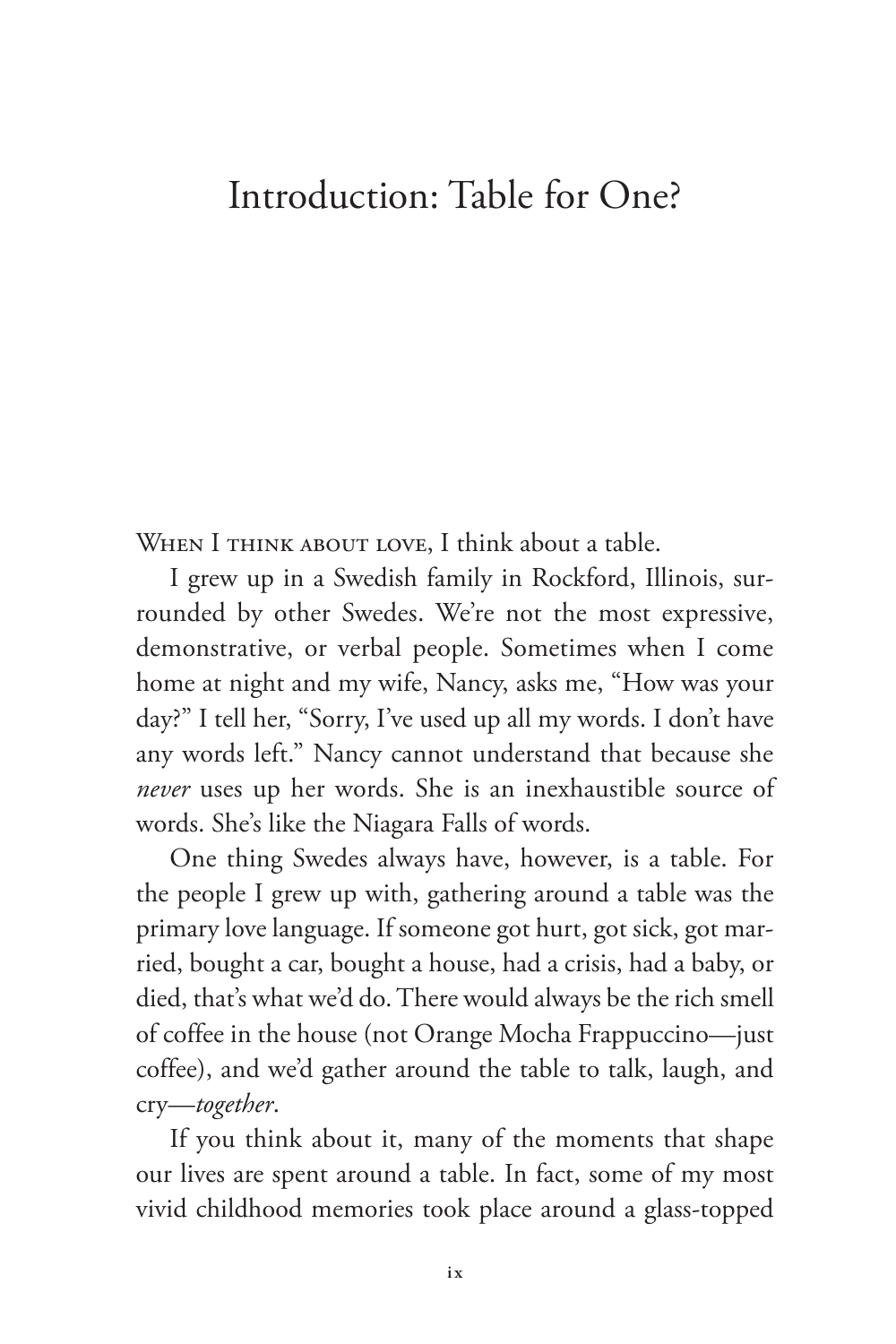rectangular table in a small dining room at 227 Brendenwood Terrace in Rockford, Illinois.

If I close my eyes, I can still see it. That's my dad sitting way down at the end. To his right is my little brother, Barton. I'm the guy in the glasses and braces, and my mom is sitting kitty-corner from me on my right.

I remember one time when we were eating breakfast and my mom was holding a piece of peanut butter toast. It was that critical peanut buttering time when the toast is still warm enough to melt the peanut butter a little, and just as Mom was lifting the toast to her mouth, I reached over and smashed it right in her face. Before you knew it, we were all creaming each other in the face with peanut butter and laughing until we cried.

Good times.

And sometimes not so good times.

A couple of years ago, a friend of mine (who also happens to be Swedish) lost his mom. As soon as I heard—just a few hours after his mom had died—I called him on his cell phone. Turned out his whole family was at a local pancake house sitting around a table drinking coffee. I immediately felt a resonance in my spirit.

*I know that family*.

Throughout the years, there have been other tables, as well.

I remember the first time I sat around a table with Nancy's family. She happened to mention that she had bought a tire from a car dealer, and immediately someone at the table responded, "I would *never* buy tires from a dealership. They charge an arm and a leg. I get 'em at Shell."

"Shell?" someone else said. "You would get a tire at a Shell station? I would never do that. They have terrible tires. You couldn't *give* me one of their tires. I get mine at Goodyear."

"Goodyear?" a third family member chimed in. "Their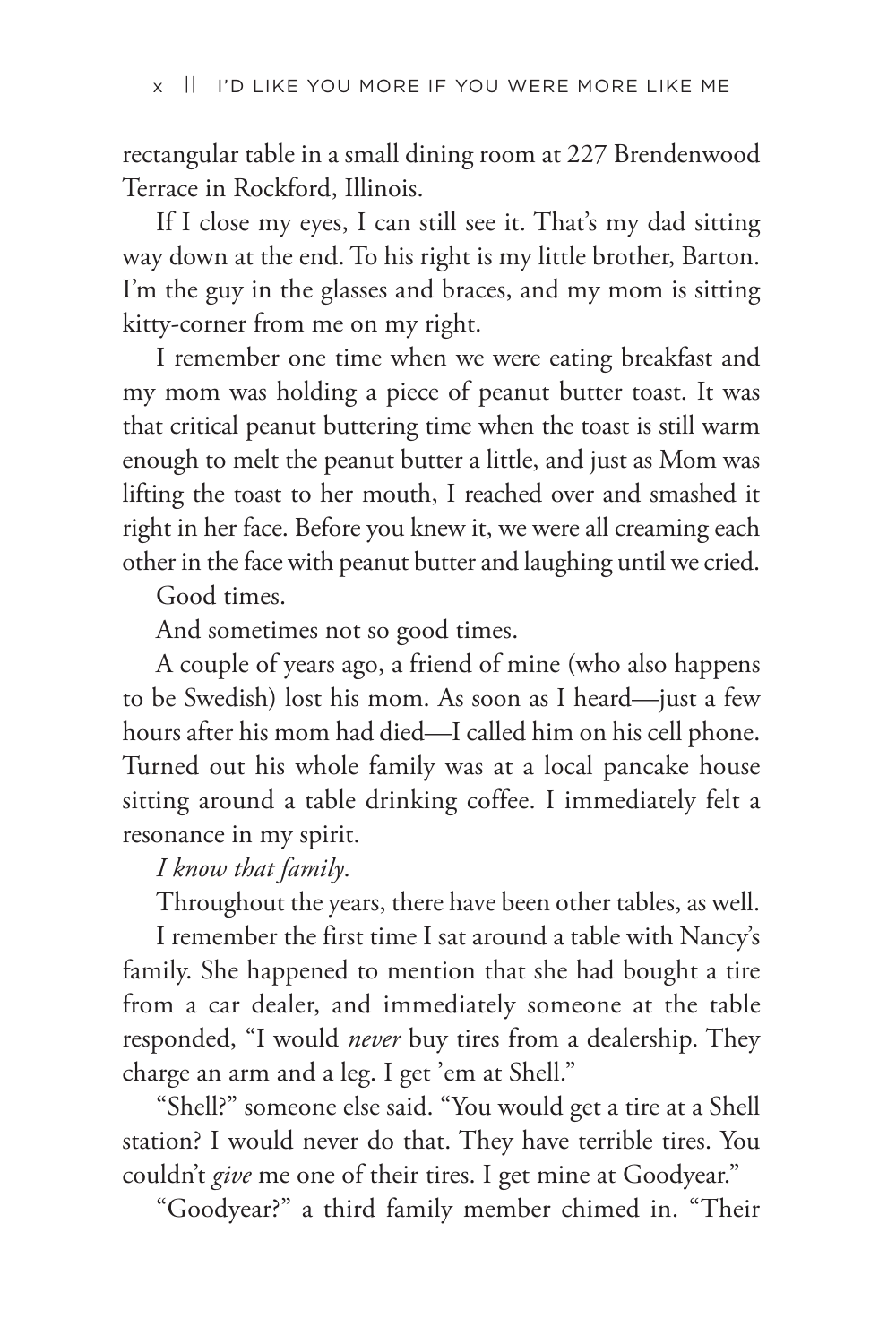service stinks! If you get tires at Discount Tire, you get a free rotation every six thousand miles. Just saying."

And it went on like that.

Later, I said to Nancy, "What was up with that fight?"

"What fight?"

"That tire fight at the table."

"That wasn't a fight," she said. "That was us helping each other."

*Really?* At *my* family's table, in the unlikely event that I ever bought a tire, my mom would say something like, "Oh, Son, you bought a tire. We're so proud. You know, you raise kids; you try to teach them right from wrong. You never know how things will turn out. And now a moment like this makes it all worthwhile. Let's take a selfie."

Different tables have different styles, different rules. For Nancy, "table talk" involves a gritty commitment to reality being deeply honest about the difficulties of life. No pedestals, no idealizing. Flowery language sets her on edge.

Once we were in a restaurant in Menlo Park, where we live. As we were laughing about something, a woman came up to our table and said, "I go to your church, and it's so great to see you two enjoying each other. I've been watching the way you interact—the way you look at each other when you talk. You must have a wonderful marriage."

"Sometimes," Nancy immediately shot back. She wants truth to have a place at the table. And I've come to enjoy that. For the most part.

When we were dating, we used to have Sunday dinner at the home of Nancy's grandmother, Gladys. The whole family would sit around an old mahogany table they had brought out to California from Texas. Sitting around that table made me feel like I was part of the family. Nancy loved that table.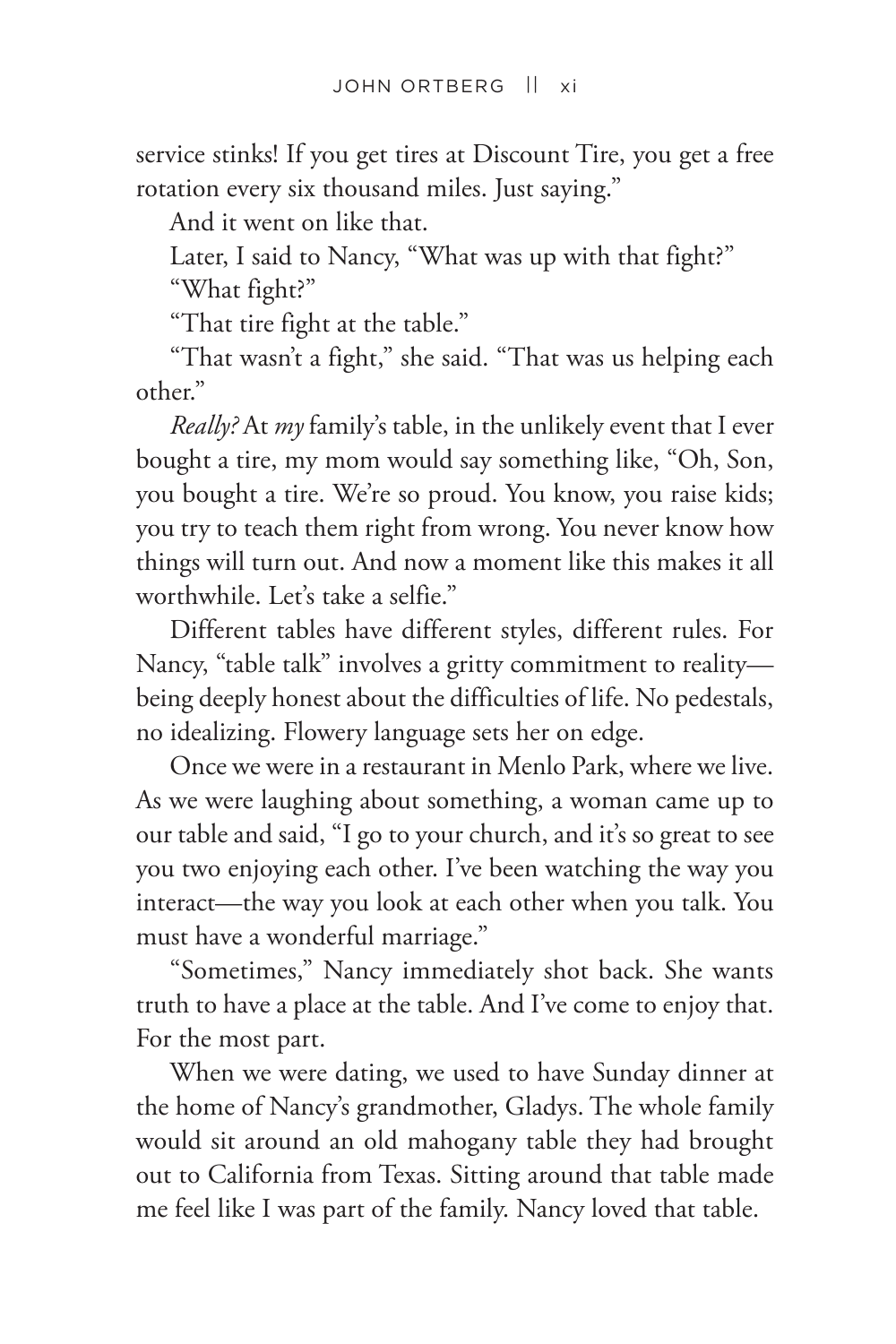When Nancy and I got engaged, I gave Gladys a dollar so we could get the mahogany table after she died. I even wrote a little deed, claiming the table, and taped it on the underside, so Nancy's greedy cousin wouldn't get it after Gladys was gone. When Gladys died, her table found a new home in our dining room.

When it's only two adults at the table, everything may look quite elegant and stylish; but when you have a baby, the table is a mess. Of course, the easiest way to keep your table tidy is not to let anyone sit there. But sometimes a messy table creates a memory that a tidy table never could. Once, when one of our kids had spilled one too many times and punishment was about to ensue, this particular child pulled out a dollar, set it on the table, and said, "Maybe Mr. Washington can change your mind." Turns out he could.

We had all three of our children in pretty short succession, and I remember what a triumph it was when we had our first meal together where nobody spilled, nobody cried, and nobody spit up. Our youngest was twenty-one by then, but that was still a great day in our family.

One thing about tables, at least in my family, is that we always sit in the same places. My spot is across from Nancy and kitty-corner from our daughter Laura. Even after the kids moved out, whenever they came home they reclaimed their old chairs: Laura on one side, Johnny and Mallory on the other; and now Laura's husband, Zack, next to her. We never voted on this. There's no seating chart. Nobody made assignments. There's just something deep in the human soul that says, "I need to have my place at the table." I know it's true for me: I want to have my chair, and I want everybody in my family to have their chairs. And I kind of like it when their chairs are filled.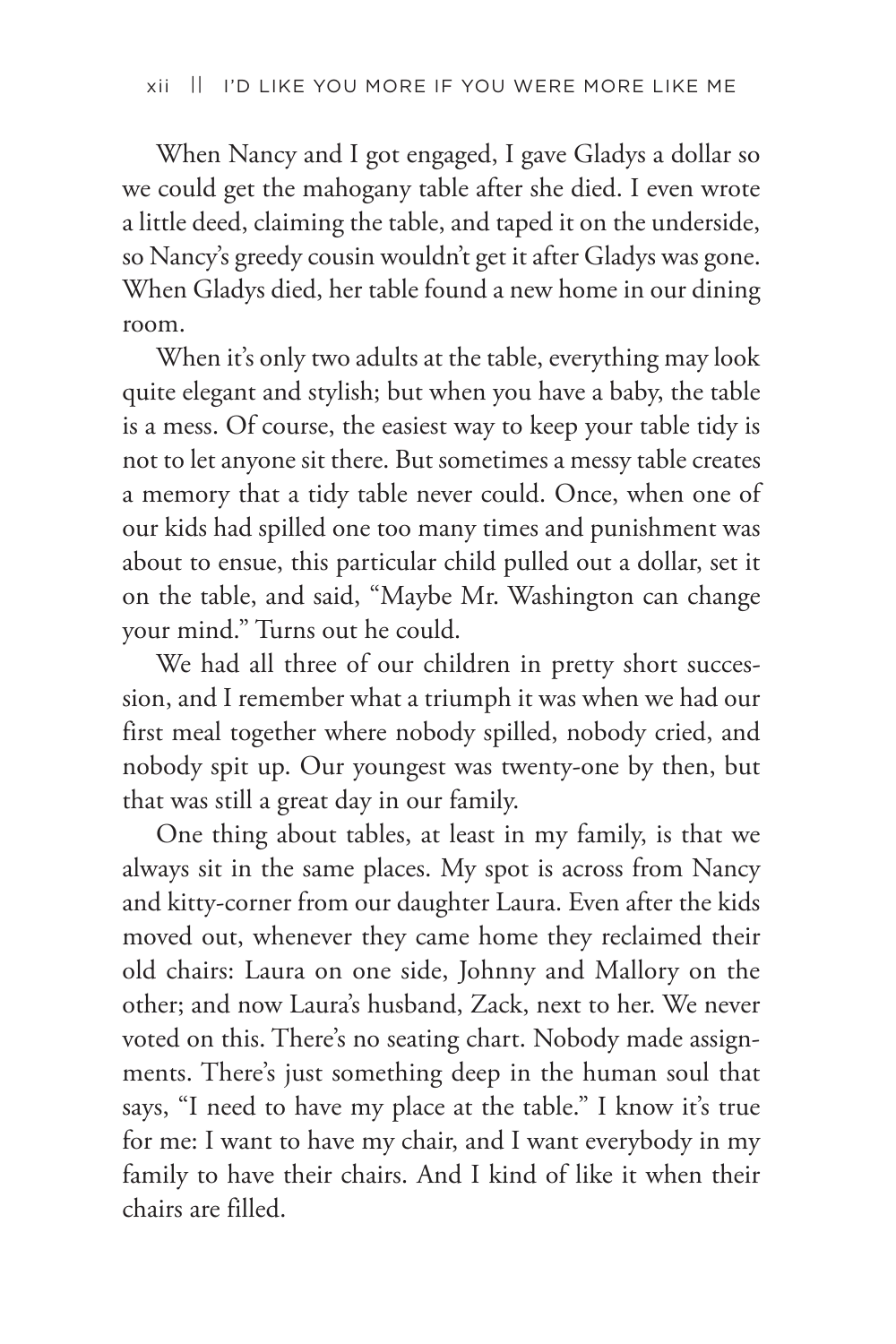To have our own place at the table means we belong. We have an identity. We're somebody's sibling, somebody's parent, somebody's spouse. We're *in*.

For me, a table is a reminder that what *really* matters in life is relationships. We are hardwired for emotional connection to other people. We want to be known. We crave being loved. We want to be accepted by someone who is completely aware of our gifts *and* our flaws and yet wants to be with us anyway. In short, we crave intimacy.

On a little study table in my office, there's a card with a quote from Victor Hugo's epic novel *Les Misérables*:

My coat and I live comfortably together. It has assumed all my wrinkles, does not hurt me anywhere, has molded itself on my deformities, and is complacent to all my movements, and I only feel its presence because it keeps me warm. Old coats are old friends.<sup>1</sup>

On the back of the card, written in pen, are four words: *You are my coat*. It is signed by my wife. That's intimacy.

You may be thinking, *Nancy must be a wonderful person to be married to*.

She is. Sometimes.

#### OUR FEAR OF INTIMACY

Although we crave it, intimacy is a scary concept for a lot of people. When I mentioned I was writing a book about intimacy, some people visibly tensed up. Others blushed. Nancy laughed.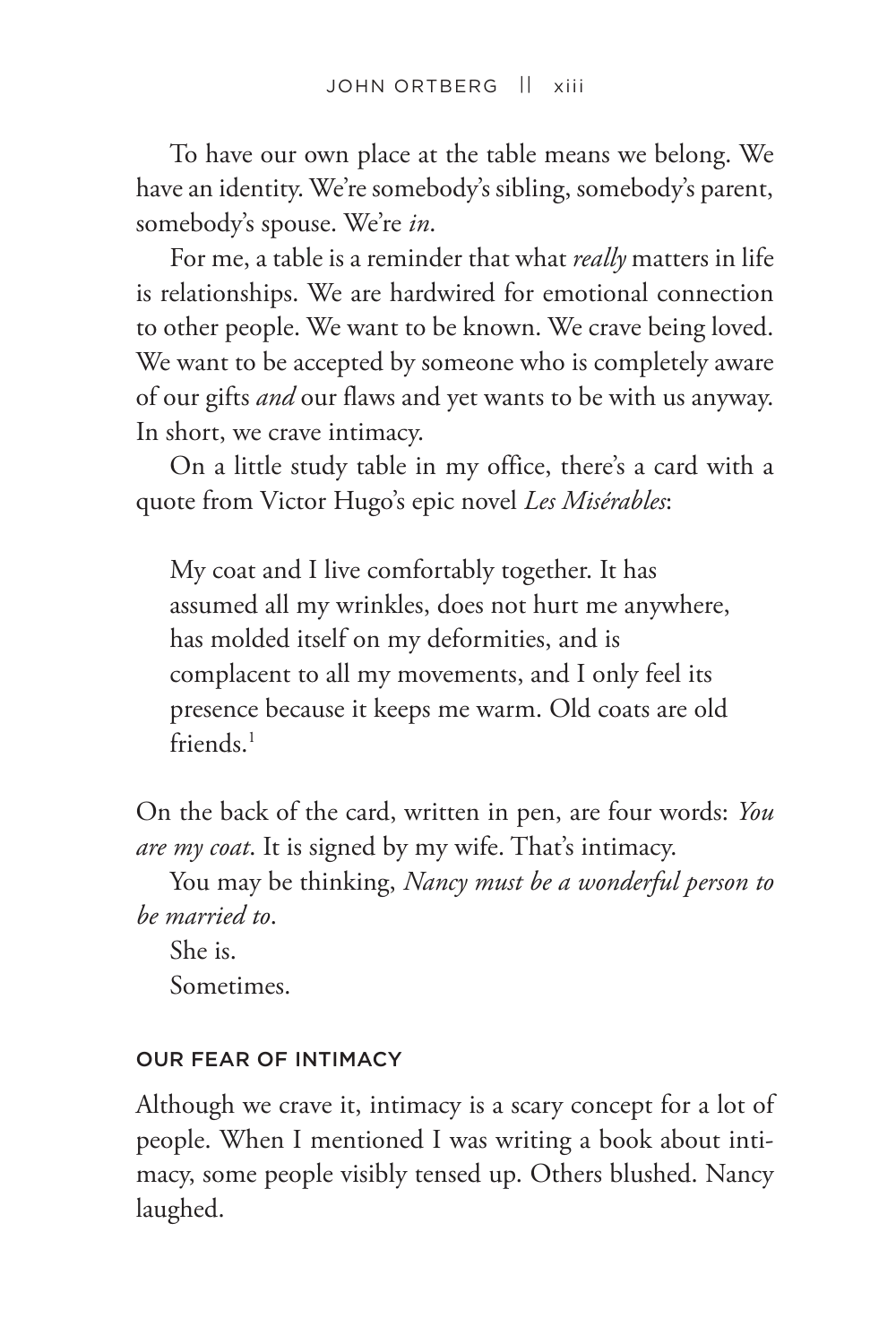I sometimes wonder why people have such strong reactions. Why do we fear intimacy so much?

For one thing, I think we're afraid of being hurt. Intimacy means being *known* by someone—like Nancy knows *me*, for example. She knows my strengths and weaknesses, my hopes and fears. She can use that knowledge to bond with me and grow closer to me, or she can use it to shame, wound, or betray me.

We also fear intimacy because it can set us up for disappointment. If you and I are not particularly close, I won't be crushed if you let me down because odds are, I didn't expect much from you to begin with. But if I desire closeness with you, if I come to depend on your friendship or need your love, it would wound me to the core to be rejected or abandoned by you. I would feel like a fool for trusting you—like Charlie Brown lying flat on his back after believing, yet again, that Lucy really *will* hold the football this time.

Intimacy can also make us feel needy. Or worse, it can *reveal* our neediness. Generally speaking, we don't like to feel needy. We like to think of ourselves as strong. (Ironically, the choice to pursue intimacy—to reveal our weakness and neediness—actually requires great strength.)

Many of us fear intimacy because deep down, we think we don't deserve it. We're afraid that our deficits and flaws are bound to emerge, and it will hurt even more to *lose* intimacy than never to have had it at all. Anytime we let someone in, we run the risk of being hurt or rejected. So we tend to avoid it.

The irony, of course, is that we deeply desire intimacy. We want to be loved, to be liked, to be celebrated, to have someone who accepts us no matter what. We want to have great friendships. We want to have people to turn to when a crisis hits. We want to have someone trustworthy in whom we can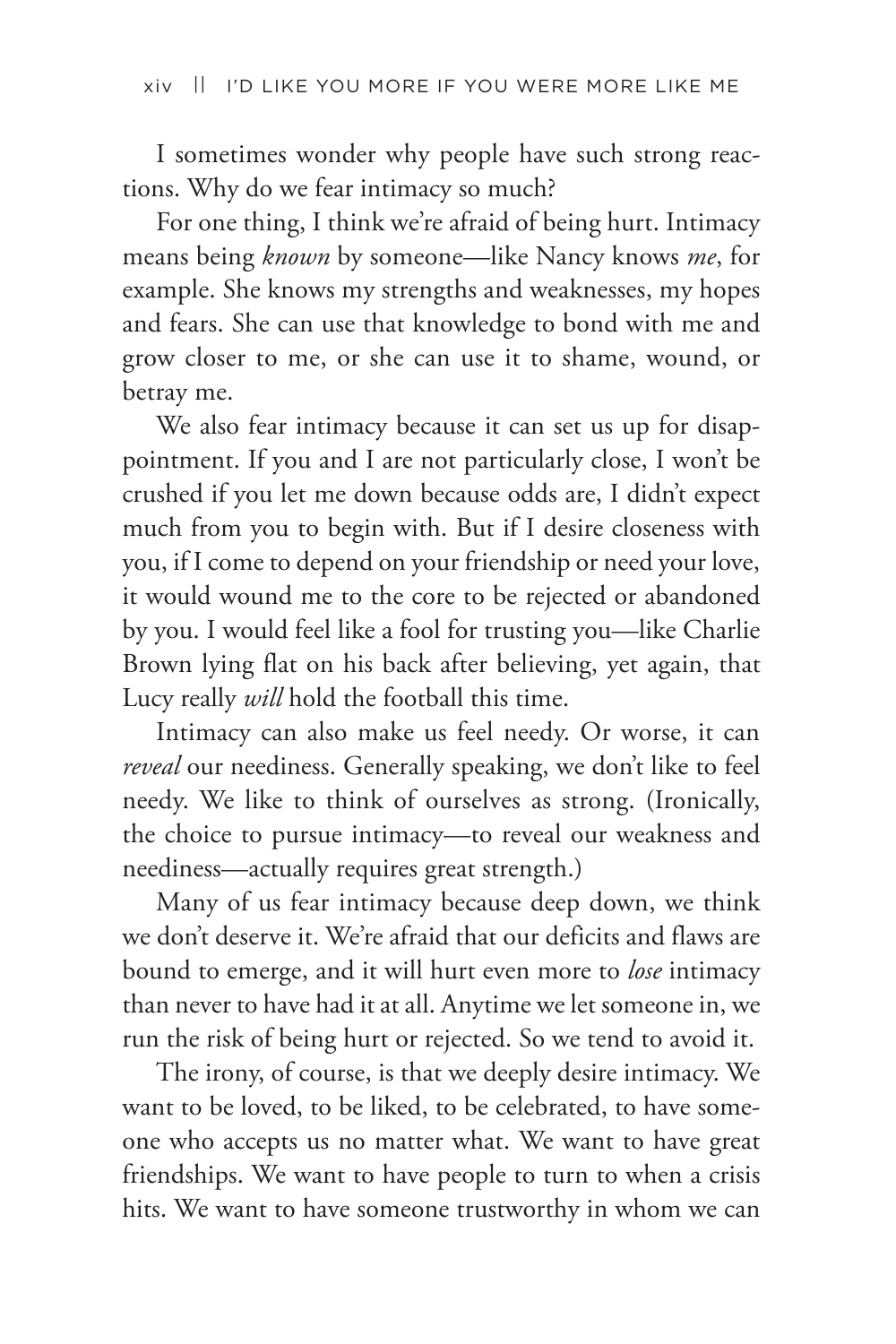safely confide our secrets. We not only *want* intimacy, we were made for it.

Whether you are a man or a woman; whether you're the life of the party or a wallflower; whether you're a thinker or a feeler or a category not yet known to social science, you were made for connection. You were made for relationships. You were made for intimacy.

We see it whenever a freshly minted baby enters the world, looks into its mother's eyes, and—by some miracle—latches on to its mother's breast and begins to feed. My wife had never been a "baby person," but when she held our firstborn, she said with an awestruck voice, "I'd kill for this baby."

"Don't you mean you'd die for her?" I asked, concerned about her maternal instinct.

"No—that'd be stupid," she said. "Then I'd be dead and someone else would get her. I'd *kill* for her."

Intimacy has a fierceness that distance will never know. Inside every one of us is a hunger to be accepted, and it goes deeper than any other hunger.

We see it when two young lovers cannot stop gazing into each other's eyes. We see it when a couple bent with age won't go anywhere without holding each other's arms. We see it when a child comes to us beaming with the knowledge of a secret and wants to whisper it to us. We see it in the Bible when God looks at Adam and declares, "It is not good for the man to be alone," and proceeds to create a partner who is "just right" for him.<sup>2</sup>

When we experience intimacy, we can take on whatever else life throws at us. Without it, even our greatest accomplishments ring hollow. After all, where's the joy in success if we don't have someone we love with whom to share it? That's why I believe the pursuit of intimacy is the greatest, most worthwhile pursuit there is.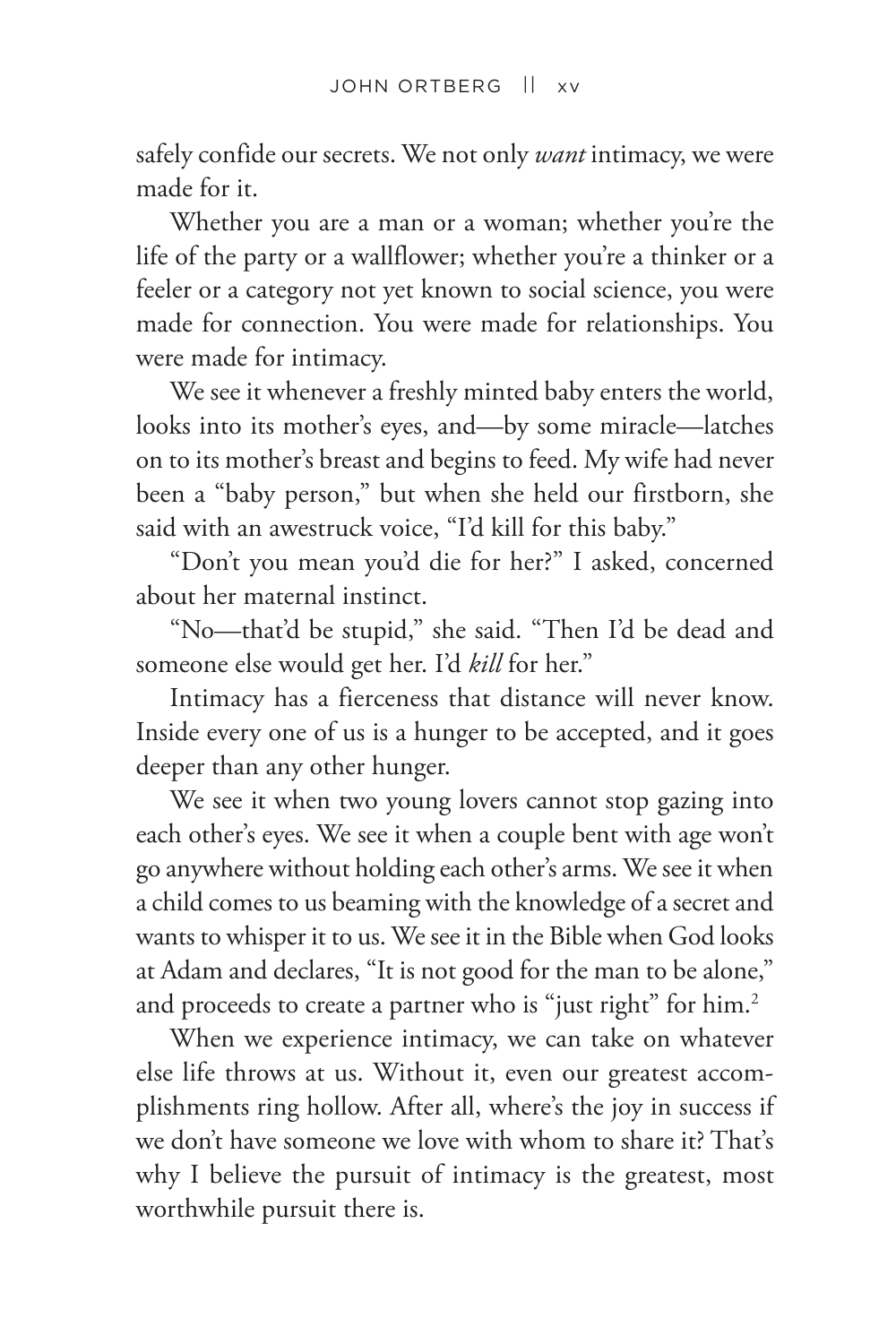Granted, for most of us, pursuing intimacy is not as simple as adding more fiber to our diets. It's not something we can do without thinking about it. We have to work at it. But it's worth it because deep down, we know that being close to another human being matters like nothing else in the world. And being close to God? That takes things to a whole new level.

But maybe when you think about having an "intimate relationship with God," it feels like one more obligation in an already overwhelmed life. After all, intimacy is tricky enough to pull off with a real, live, flesh-and-blood person. How can we hope to have an intimate relationship with someone we can't even see? A spiritual being, no less.

Well, what if I were to tell you that not only did God create you for intimacy, but he also has been pursuing an intimate relationship with you from the very beginning?

Not long after God decided it was "not good for the man to be alone," we find him walking in the Garden *searching* for Adam and Eve. They were his creation; he enjoyed their company, and he wanted to spend time with them. But they were hiding. Finally, he calls out, "Where are you?"3

Unfortunately, the serpent had convinced Eve to eat from the tree of life, and she had cut Adam in on some of the fruit. Now their relationship with God had changed—the bonds of intimacy were broken. For the first time, they realized they were naked, and they were embarrassed and ashamed. For the first time, they feared being *seen* and *known* by God. So they hid.

Now, here's the interesting part: God *allows* them to hide because intimacy can't be coerced. God doesn't want compliance; he wants connection. Intimacy respects distance but isn't content with it. Like God in the Garden, intimacy calls out,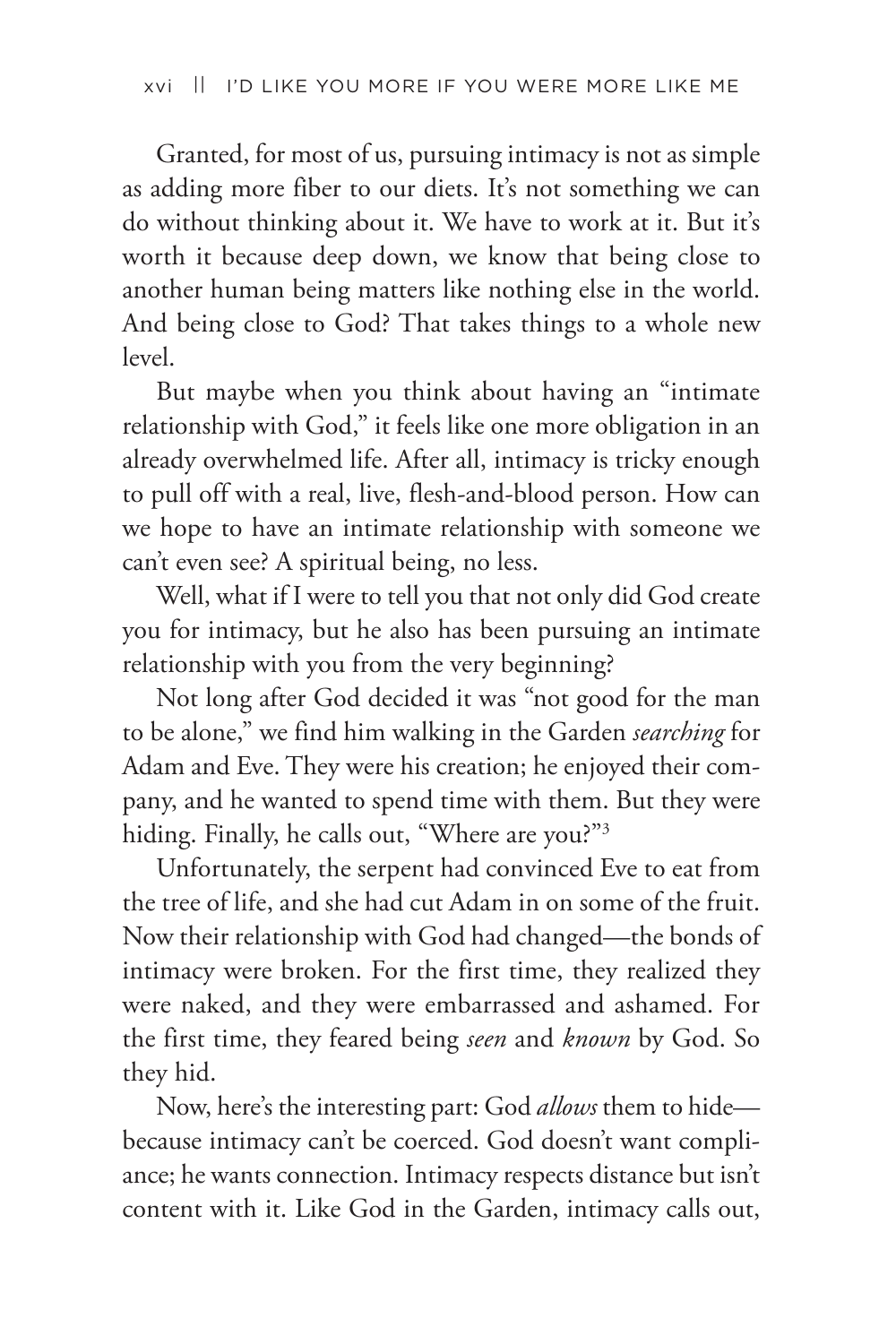"Where are you?" And God, in his desire for intimacy with us, has been asking that same question ever since.

God wants you and me at his table. Jesus says, "Look! I stand at the door and knock. If you hear my voice and open the door, I will come in, and we will share a meal together as friends."4

John, the dear friend of Jesus, was an old, old man when he recorded those words. He must have remembered a thousand meals he had shared with Jesus. And he used this image of sitting at the table with Jesus to describe an experience that is possible for you and me. When I think of love, when I think of intimacy, I think of a table—just like Jesus did.

It's a mystery, no question about it, that we're invited into an intimate relationship with God. But how does that happen? Is it possible that God has been speaking to us all along, and we've been hearing without realizing that the whisper comes from him? Is it possible for us to draw closer to God without realizing that it's happening? I think it is. In fact, I believe God uses our relationships with other people to teach us how to love *him*. The more we pursue intimacy in our other relationships, the more we see and understand God's incredible, audacious love for us.

But that's getting ahead of things a little. For now, let's talk about what I learned about intimacy on my honeymoon.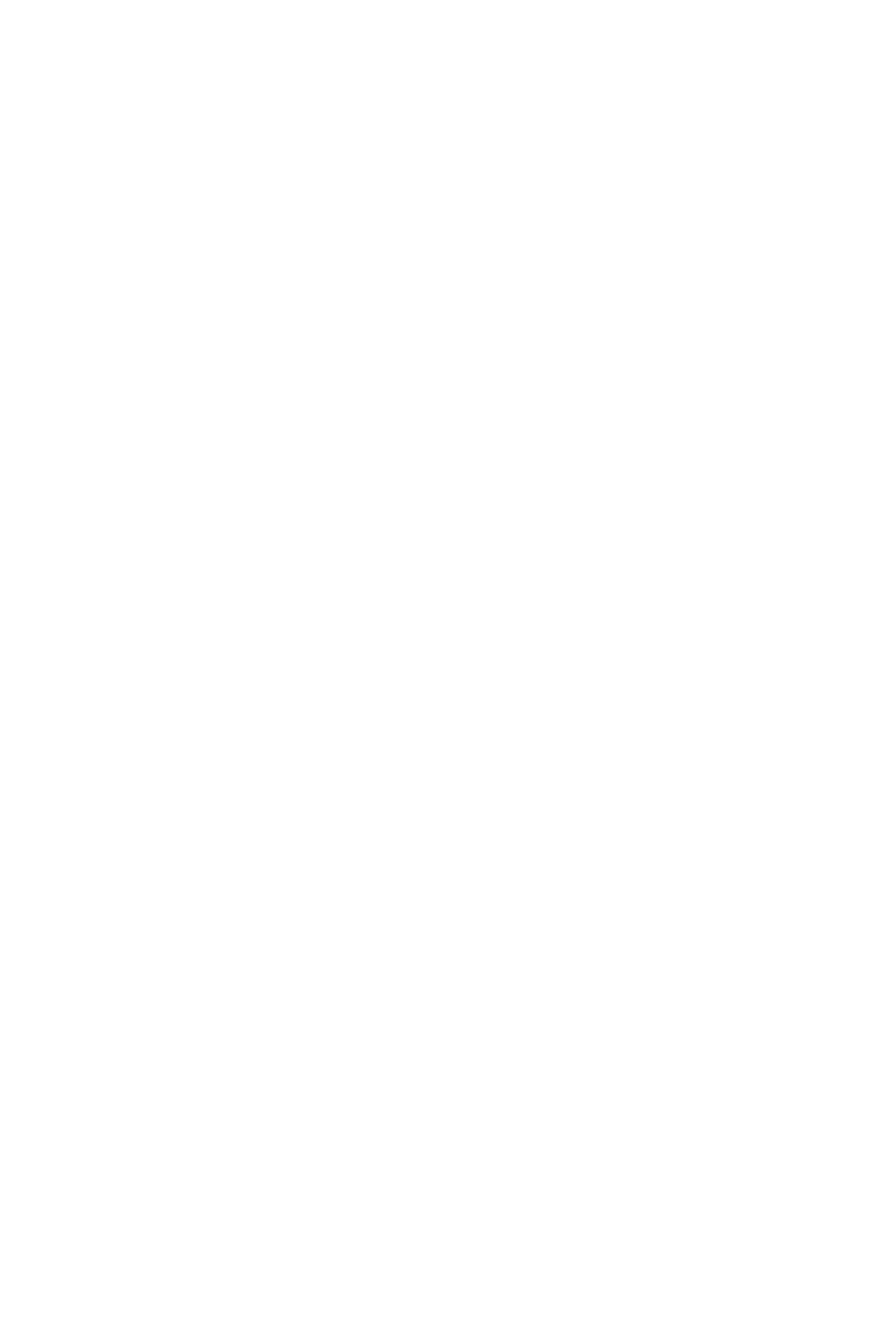#### CHAPTER 1

#### <span id="page-17-0"></span>ARE YOU WITH ME? WHAT INTIMACY IS

*To know and engage with someone intimately is always a crossing of a border, always fraught, even if you've been married fifty years.* Amy Bloom

Once upon a time, in a suburb far, far away, I thought I was going to be the greatest husband anyone had ever seen.

And then I got married.

Back then, I thought I knew everything there was to know about intimacy, but I had no idea how emotionally immature I was. I believed that intimacy was a feeling of closeness into which I would effortlessly fall as soon as the pastor said, "You may now kiss the bride," and that everything would then be a fantastic, blissful Hollywood musical. The idea that intimacy was something I would actually have to *work at* never occurred to me. As you might expect, that led to a few problems.

When Nancy and I were first dating, she would occasionally say or do something I didn't like. Maybe she would disagree with me too vehemently in front of other people or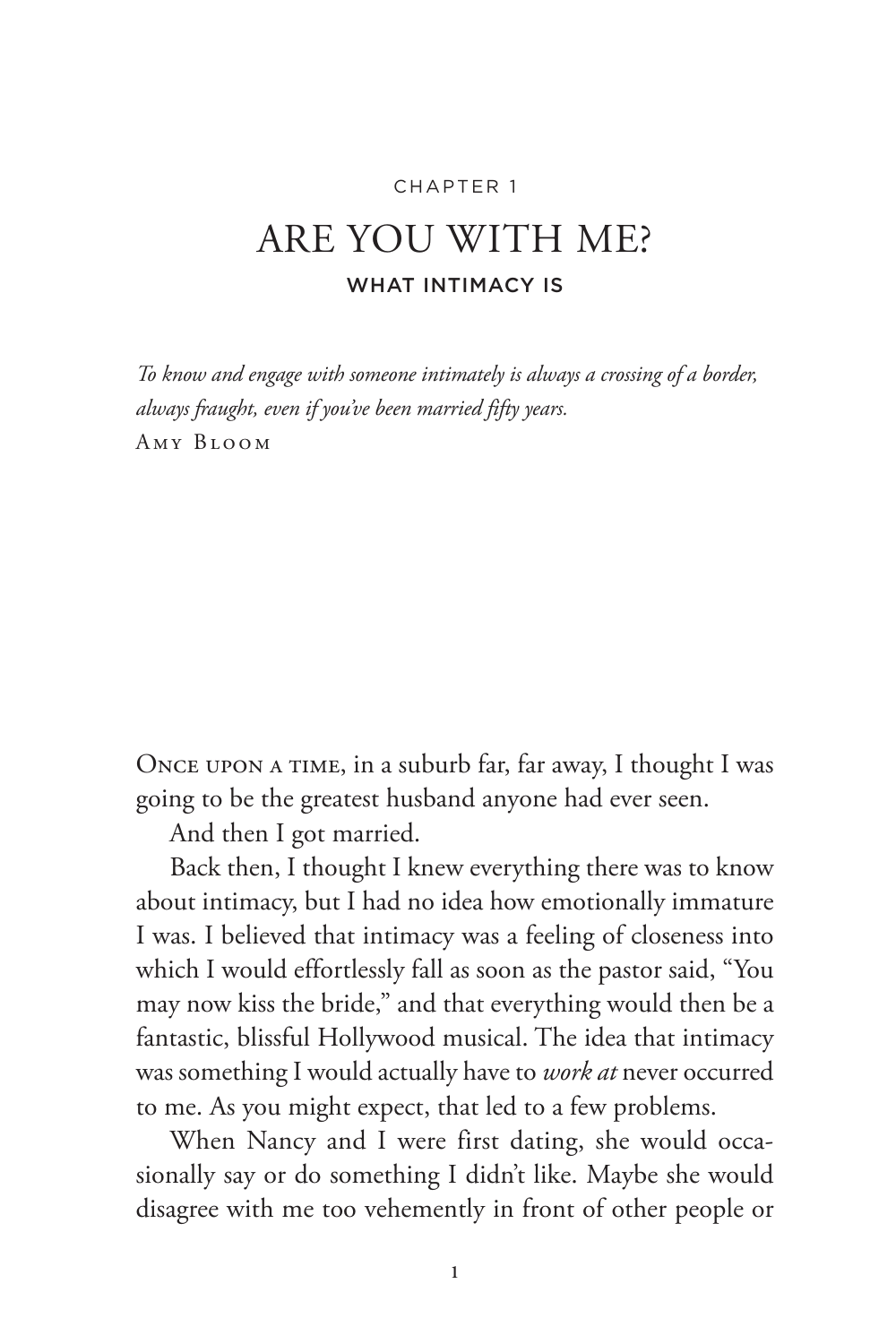say something that struck me as bossy or too opinionated. Ironically, part of what attracted me to her in the first place was the fact that she was a person who loved to talk and had strong opinions. And she's always been that way. At her very first evaluation in kindergarten, her teacher said, "Nancy is adjusting well, but she does have a tendency to chat during nap time." So even though I was drawn to her outgoing and expressive personality, for some reason it also bothered me.

And I didn't handle it very well.

Whenever we had a disagreement, instead of being able to talk to Nancy about it, something inside me froze up, and I pouted. A lot. It was my spiritual gift. In fact, if I were a superhero, pouting would be my superpower. I would just pout the bad guys into a deep sense of guilt and remorse that would make them want to turn themselves in.

Pouting may be a great (though admittedly unconventional) superpower, but it's also an intimacy killer.

On the night of our rehearsal dinner, I was upset with Nancy about something—I don't remember what. But instead of telling her what was bothering me so we could work through it (you know, like two adults), I became politely withdrawn and distant. Of course she noticed, and as a result, what should have been a time of great joy was actually quite painful.

The next day, without ever resolving our differences from the night before, we arrived at the church, got married, and left for our honeymoon.

You always hear about how your honeymoon is going to be perfect, and I—being the perfect husband—had the perfect plan. Nancy was a California girl born and bred. She has always loved the ocean and the warm coastal climate. So naturally, for our honeymoon, I took her to . . . wait for it . . . Wisconsin.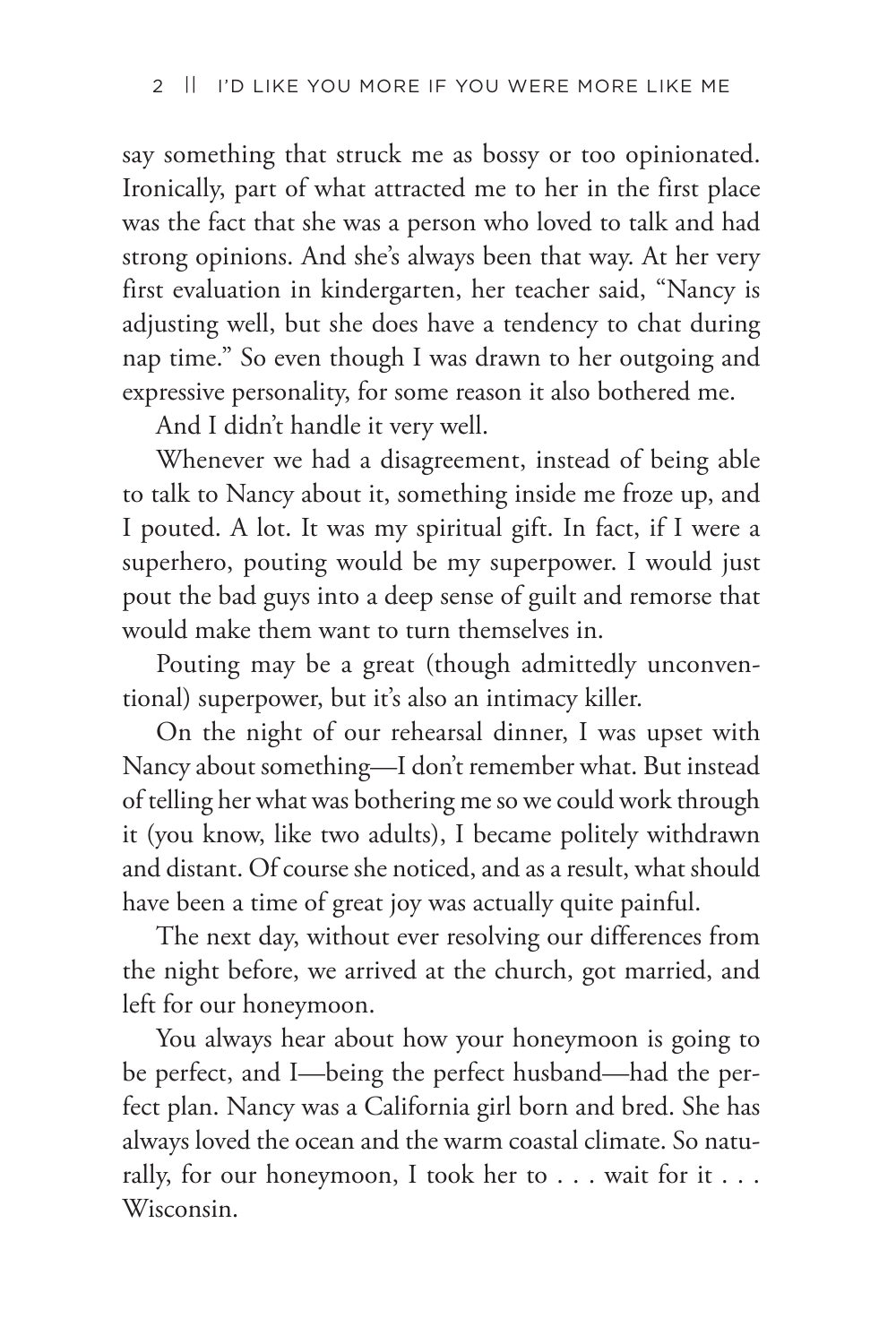#### I thought, *This is going to thrill her!* Yeah. Not so much. Go figure.

Not surprisingly, our honeymoon was an emotional roller coaster. If Nancy said or did something I didn't approve of, instead of talking about it, I brooded and withdrew. One afternoon we were sitting by the pool (it was a beautiful day for pouting), and I was reading a book as a way of distancing myself from my bride. (That's right, I not only brought a book on my honeymoon, but I was reading it out by the pool.) I had waited my entire life for a honeymoon. Ever since puberty, I had *lived* for my honeymoon. And now here I was, at a beautiful Wisconsin resort, and instead of building intimacy with my wife, I was reading a book. And not just any book, but a biography of Sigmund Freud. (No, I'm not making this up.) As you may know, Freud mostly wrote about sex. So I could have been *having* sex, but instead I was reading about it.

What would Freud have said?

What would Jesus have said?

Here's what Nancy said: "Put down that book!"

Actually, that's the sanitized version. In reality, she used an adjective to describe the book that was the kind of word you would use if you hit your finger with a hammer. It was a very non-Baptist word.

*Oh, man*, I thought. *We're still on our honeymoon and she's already using bad words.*

See what I did there? Instead of *engaging* with Nancy's frustration, I simply criticized her means of expression. In other words, I totally missed the point.

By telling me to put down my book and pay attention to her, Nancy was *inviting* me to intimacy (in her own non-Baptist way). And I was missing it. I thought of myself as someone who—by virtue of my background and training in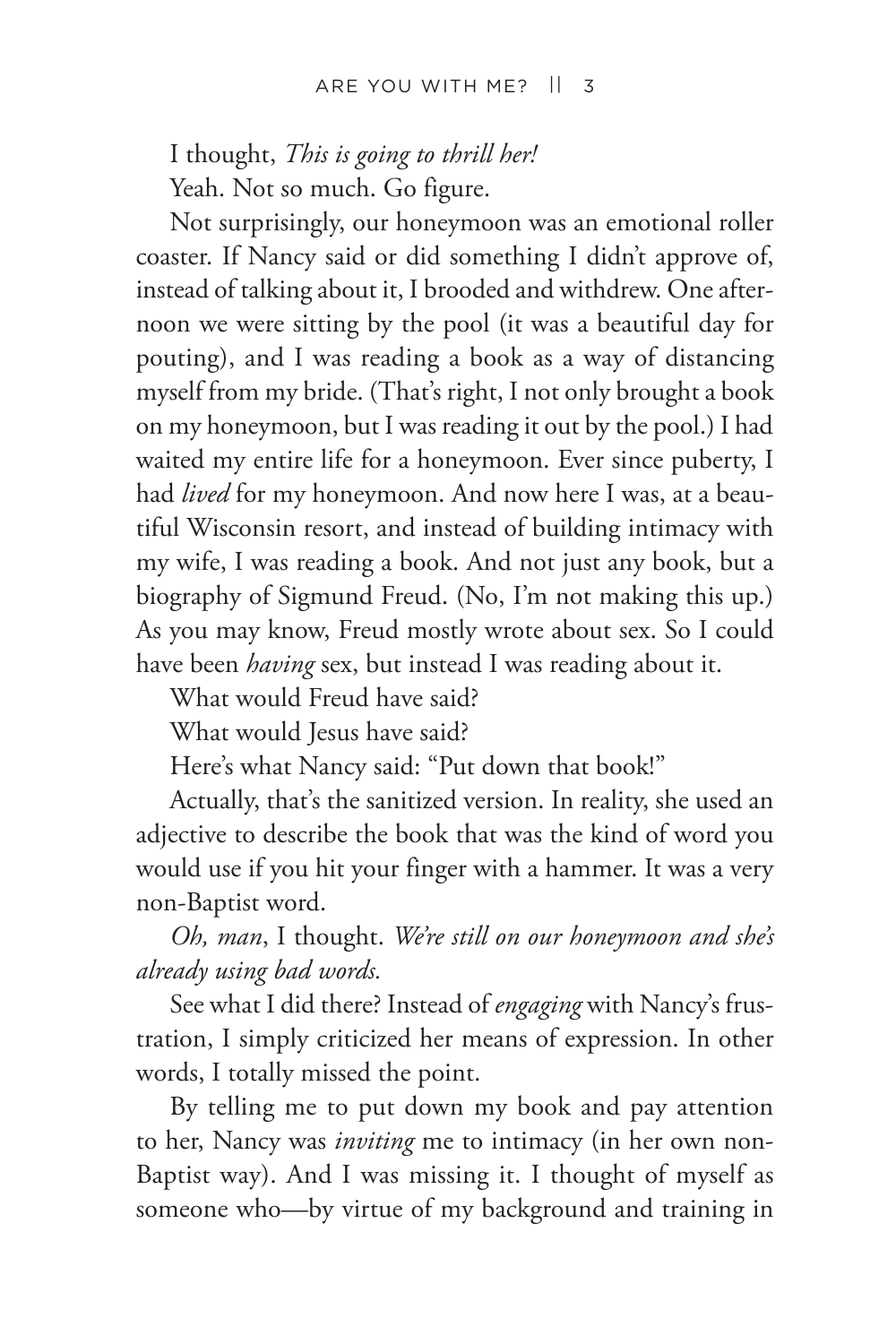clinical psychology and ministry—was an expert in intimacy. But I was, in fact, severely intimacy-challenged.

#### UNDERSTANDING INTIMACY

Somewhere along the way, in the minds of a lot of people in our culture, the word *intimacy* got all tangled up with sex. But even though there *is* a connection between the two words, they are not interchangeable, and one is not necessarily dependent on the other. We don't need to have sex to be intimate with someone. And we don't need to be intimate with someone in order to have sex. In fact, the vast majority of our intimate relationships have absolutely nothing to do with sex. Intimacy also applies to our relationships with our kids, our parents, our friends, our coworkers—and even with God.

Intimacy is not simply a feeling. It's not a mysterious experience that some people are born for and others are condemned to miss out on. It's not restricted to certain temperaments, or to married couples, or to "feelers" on the Myers-Briggs continuum. And it's not something that mystically occurs the moment we say, "I do."

The best definition of intimacy I know of—and the core of our journey together in this book—comes from my friend Dallas Willard.

Dallas was the head of the philosophy department at the University of Southern California. There's an old saying that if you're the smartest person in the room, you're in the wrong room. Dallas was always in the wrong room. He also knew the Bible better than anyone I'd ever met. People wanted to be around him because he constantly said unforgettable things that could not have come out of any other mouth. Things like these: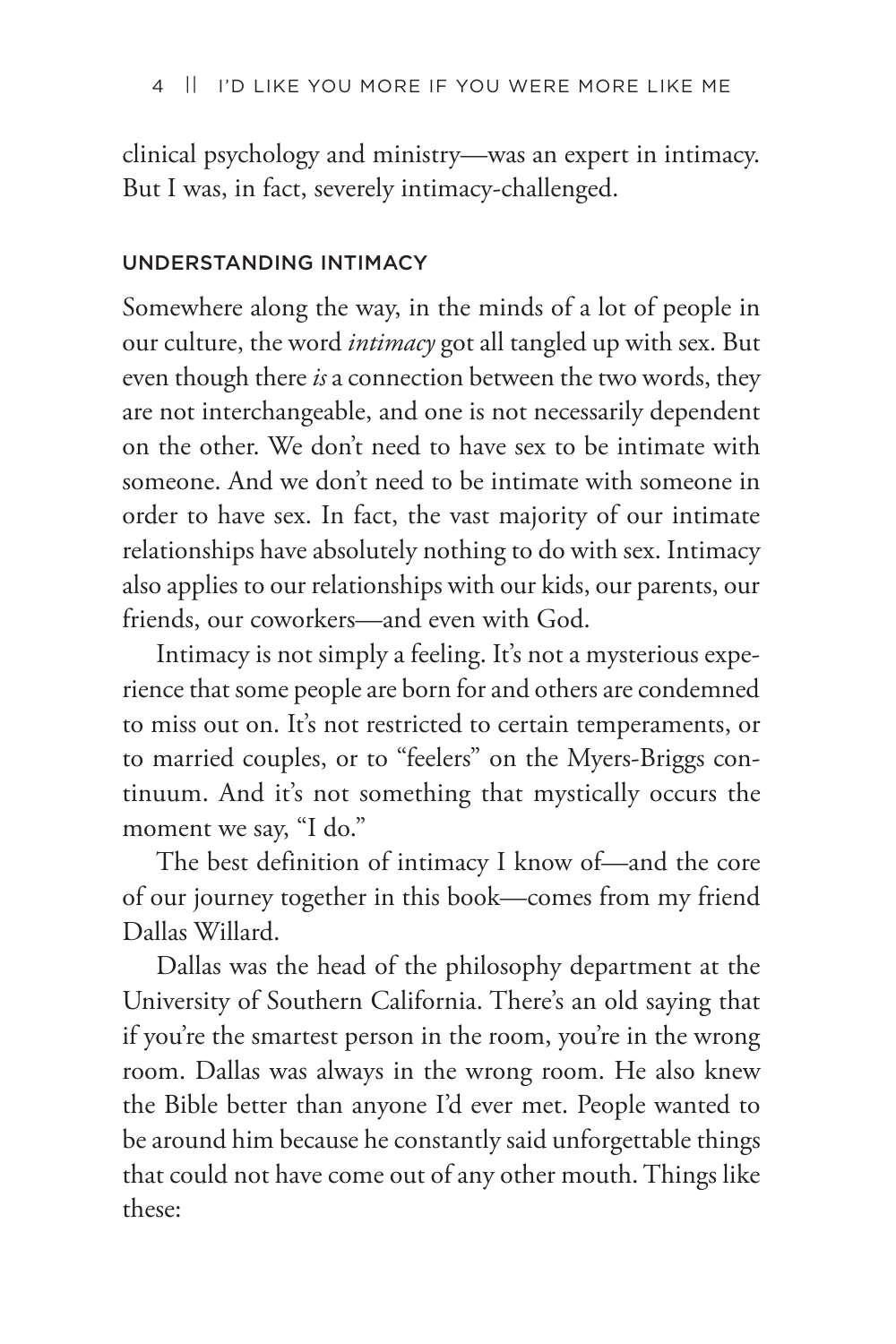- The Kingdom of God is never in trouble. Neither are the people in it.
- Reality is what you bump into when you're wrong.
- Christians are people who are better off dead.

But even greater than his capacity for wisdom was his capacity to experience life as an unhurried gift—and to share this experience with others.

One time, a friend of mine was serving as a teaching assistant for Dallas during a two-week intensive class for ministers. They stayed together in the same home, and in the evening Dallas would change from his more formal teaching clothes into Bermuda shorts and a white T-shirt, but he would leave on his brown wing-tip shoes and brown socks.

One night, they were channel surfing and they landed on a Spanish-language program where people were doing a salsa dance, and Dallas said, "That looks like fun. I should try those moves."

The thought of Dallas Willard—a middle-aged, rural-Missouri- born, Fundamentalist- Baptist- raised expert on Husserlian phenomenology—doing salsa moves wearing Bermuda shorts and brown wing-tips is just priceless, and almost as unforgettable as his teachings.

Anyway, he once told me, "You are an unceasing flow of experiences. To be alive is to have the capacity to experience reality."

This sounds deceptively simple, but it helped me give a name to the craving of my soul. I love to have life-enhancing experiences—the first cry of my newborn child; riding a wave at Cowell's Beach; the beauty of Jean Valjean singing "Bring Him Home"; talking deep into the night in front of a crackling fire with someone I love; watching the Pleiades in sleeping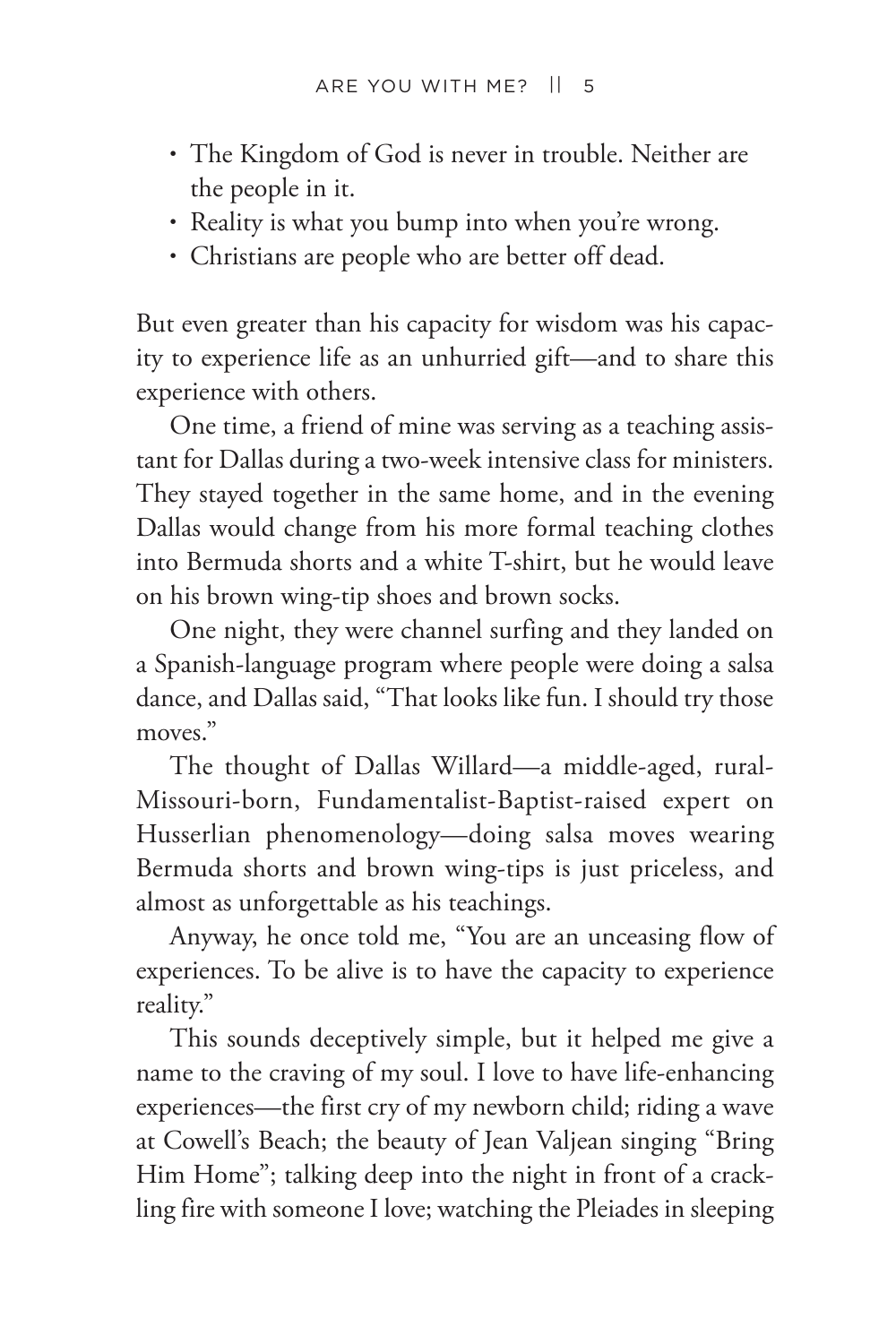bags on the deck with my children while Don McLean sings, "Starry, starry night . . ."

"Intimacy," Dallas explained, "is shared experience."

Think about it. If our lives consist of our experiences, then to some degree the quality of our lives reflects the quality of our experiences. Our experiences shape our perspectives on life and help to inform our understanding of the world. If you stop to consider how you became the person you are today, it's easy to see the role of your experiences in determining who you are.

Sometimes, we use our cell phones to take pictures of ourselves enjoying these experiences because we want to capture and preserve the good times. Of course, we don't take selfies of moments we want to forget. Nobody captures the moment they flunked a test, got dumped, got fired, or belched on a first date. We take selfies at a ball game, on a hike, at a concert, or even while driving. (Now there's a frightening thought!)

Here's a fun fact I dug up along the way: In 2015, more people died taking selfies than from shark attacks.<sup>1</sup> It's a little surprising that no one takes a selfie during a shark attack.

Not only do we revel in our experiences, but we also have a deep need to *share* them. When we share experiences with other people—the good times, the bad times, and all the mundane in- between times— we're sharing our *lives* with them. And that builds *connection*, which is another essential component of intimacy.

On our honeymoon, Nancy wanted to *connect* with me. She was angry because I wasn't focusing on her. She was angry because I wasn't making myself emotionally available to her. She was angry because I had dragged her to Wisconsin for our honeymoon. But mostly, she was angry because I was not *sharing the experience* of our honeymoon with her. What I had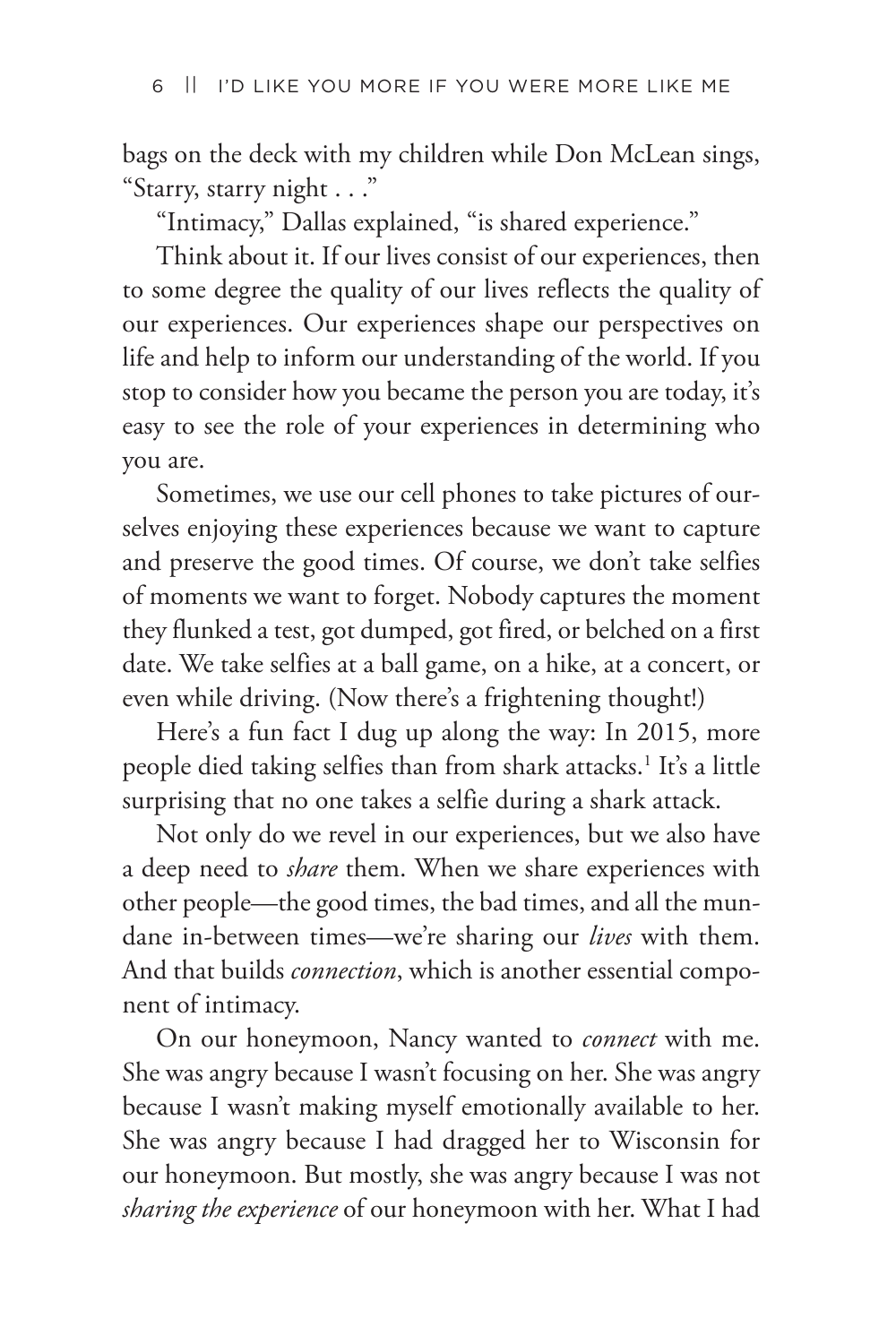failed to realize—at that critical juncture of our relationship is that *shared experience* is what intimacy is all about.

Every time we connect with someone in a shared experience, we have the potential to build intimacy. If you're not a planner or overly sentimental, you may think you're doomed to miss out on intimacy. But you're not. Intimacy isn't built on grand, elaborate gestures. It doesn't have to be something deep or dramatic—an elaborate, romantic getaway, a dramatic self-disclosure, or sentimental words. Rather, it's made up of a thousand tiny, everyday moments of *interaction*.

It's asking your kids how their day went when they get home. It's asking—and caring about—what your spouse wore to an event. It's listening to a joke. It's remembering someone's favorite wine, book, or television show. It's a head butt on a football field. It's noticing a downcast face and offering a word of encouragement. It's a private wink to a stressed-out colleague in a fractious meeting that says, "We've got this." It's putting down a Freud book to listen to a disappointed spouse on a Wisconsin honeymoon.

A single note of music is an insignificant thing. But if you put enough of them together in the right way, you get Beethoven's Ninth Symphony. Likewise with sharing our experiences. A single encounter may not amount to much, but if we share enough experiences with someone . . . that's how we build intimacy.

#### INTIMACY REQUIRES PRESENCE AND TIME

If my honeymoon is proof of anything (aside from the fact that Freud rarely "heightens the mood"), it's that intimacy does not automatically result from being in the same place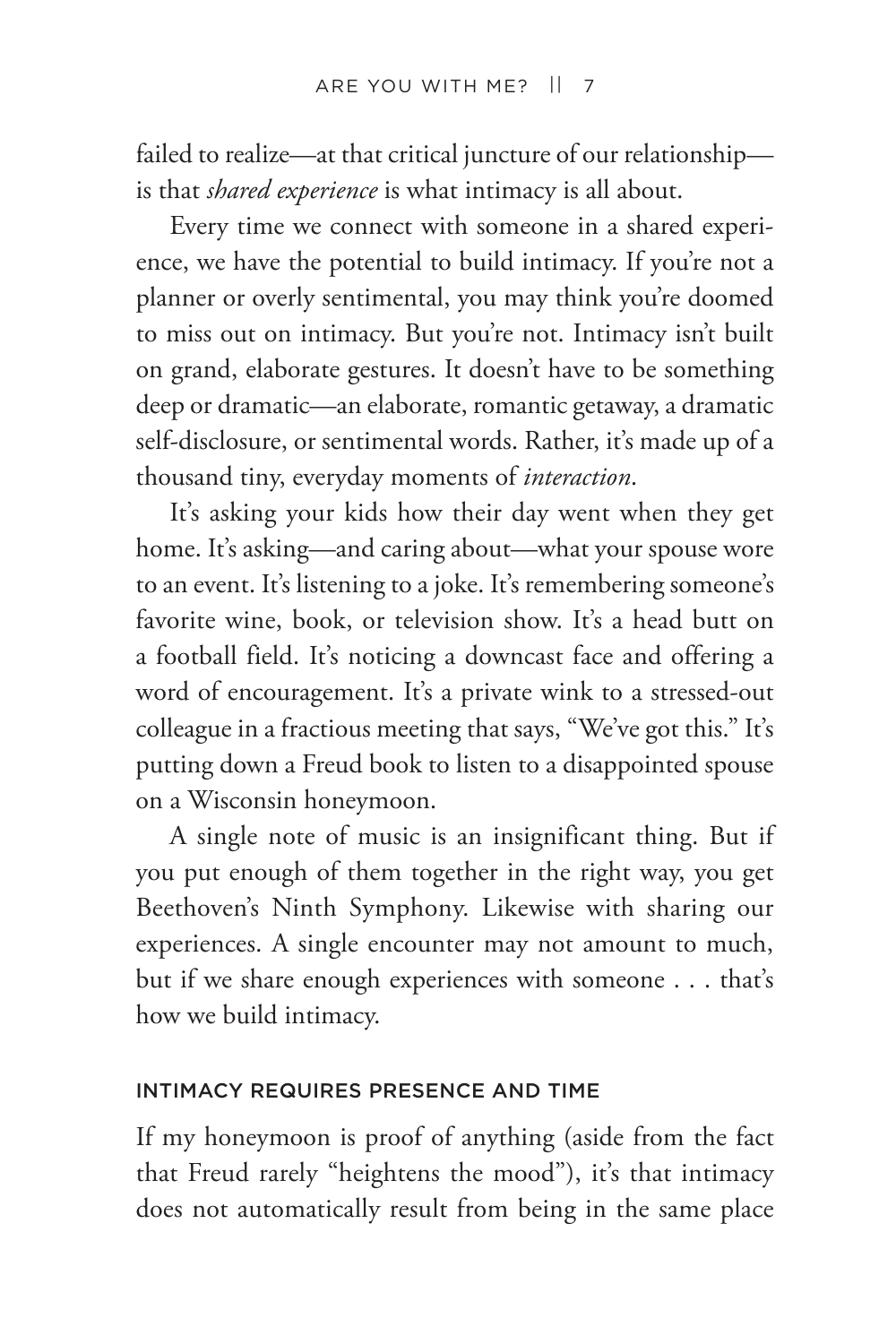at the same time with someone. We can share physical space without actually sharing the experience.

There's no such thing as one-way, self-generated intimacy. By its very nature, intimacy must be *mutual*. Consequently, the basic building blocks of intimacy—whether with God or with other people—are shared experiences that build meaningful connections. For the most part, intimacy grows when one person invites another to share the many ordinary—and sometimes extraordinary—moments of everyday life and the invitation is not only accepted but reciprocated.

In order to share an experience, we must be fully present we must engage with the other person. We have to talk about what we're thinking, feeling, and experiencing, and we must actively listen when the other person does the same. Otherwise, we're just two people who happen to be in the same place at the same time. If my body is here but my mind is distracted if my thoughts keep drifting back to the stock market or work problems while you're talking about your day—we're not actually sharing the experience.

Two people might sit together at a meal, see a movie, go for a ride to the store, or even face a tragedy such as losing a child, and yet instead of growing more intimate as a result, they may actually lose intimacy.

Not long ago at dinner, my body was at the same table with Nancy, but my attention was on the screen of my cell phone. A few minutes into the meal, I got a text—from Nancy—that read: "I'm sitting right here." Screens are useful, but we can forget their place. Screens are made for man; man is not made for screens.

Is texting together quality time? No. Is checking e-mails together? No. Is watching television together? Well, it depends on what's on. The real-life drama of an NFL play-off game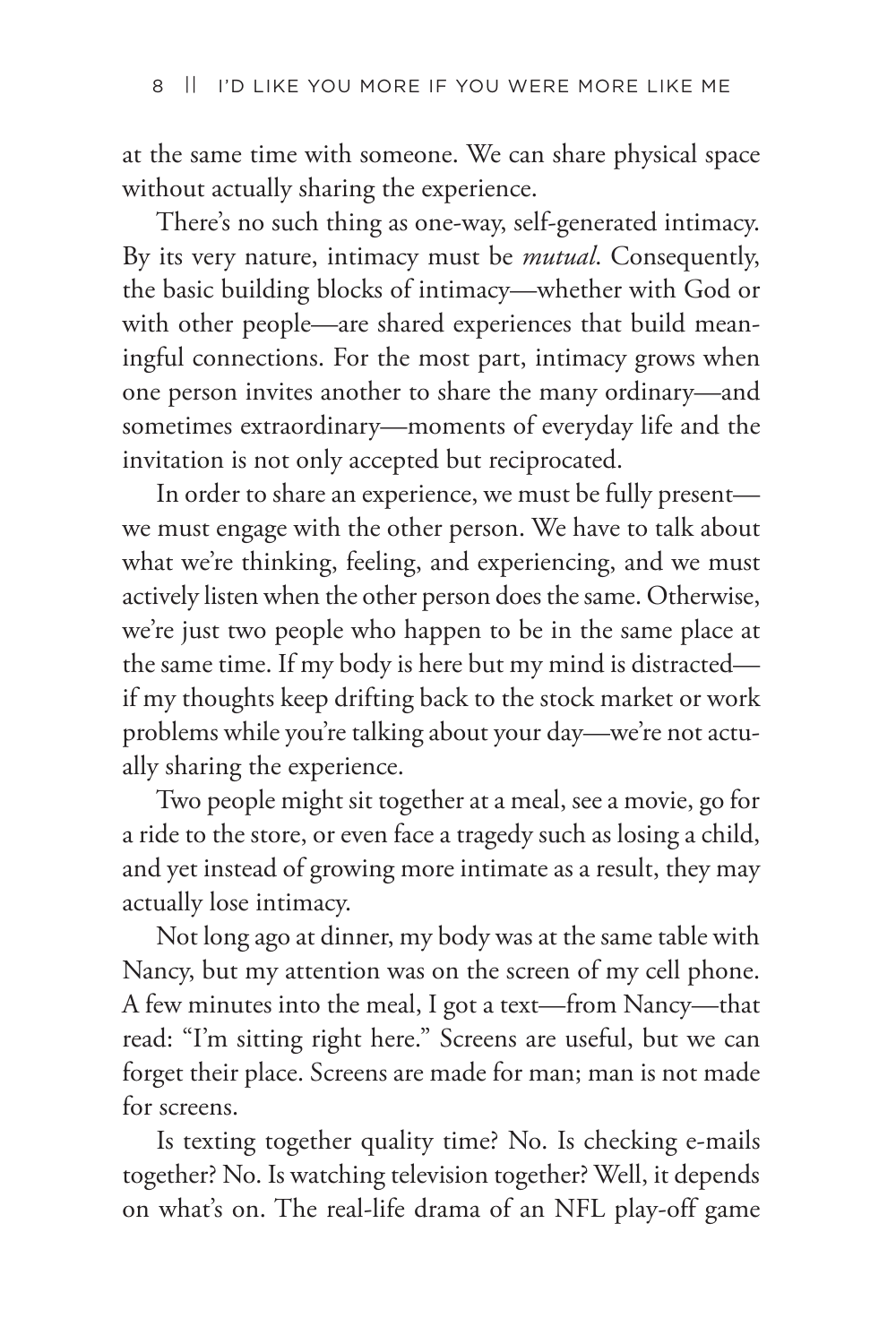where you're experiencing the ups and downs together—yes, of course it is. If it's *The Bachelor*, that's unbiblical, so use discernment and common sense.

A striking dimension of Jesus' capacity to love was his ability to be totally present with people. In all the Bible, Jesus never says to anyone, "Huh? What did you say? I wasn't paying attention. I was distracted with all my Messiah work." Jesus was constantly aware of how his friends were doing.

Of course, being fully present requires a commitment of time.

Time is precious to us because it is such a limited commodity. We can make more money, but we can't make more time. That's why giving someone the gift of our time is such an intimate act. It's something we can never get back.

Pursuing intimacy means making our top relationships the top priority of our time.

I once had a conversation with Nancy about our relationship and how I was spending my time. I asked her, "Am I working too much?"

Her immediate response was, "It's not terrible."

Granted, that's better than "terrible," but it's kind of a low bar. Jesus didn't say, "By this, everyone will know you are my disciples, if your relationships are *not terrible*."

Here is the key challenge with time: There's always something else you could be doing. There are always more e-mails to be answered, more stuff to be done, more projects to be finished. But rarely do your kids say, "Hey, Mom. Hey, Dad. Why don't you go and work on your presentation for the office for the rest of the evening."

When it comes to time, you're bound to disappoint someone eventually. Don't let it be the people you love the most.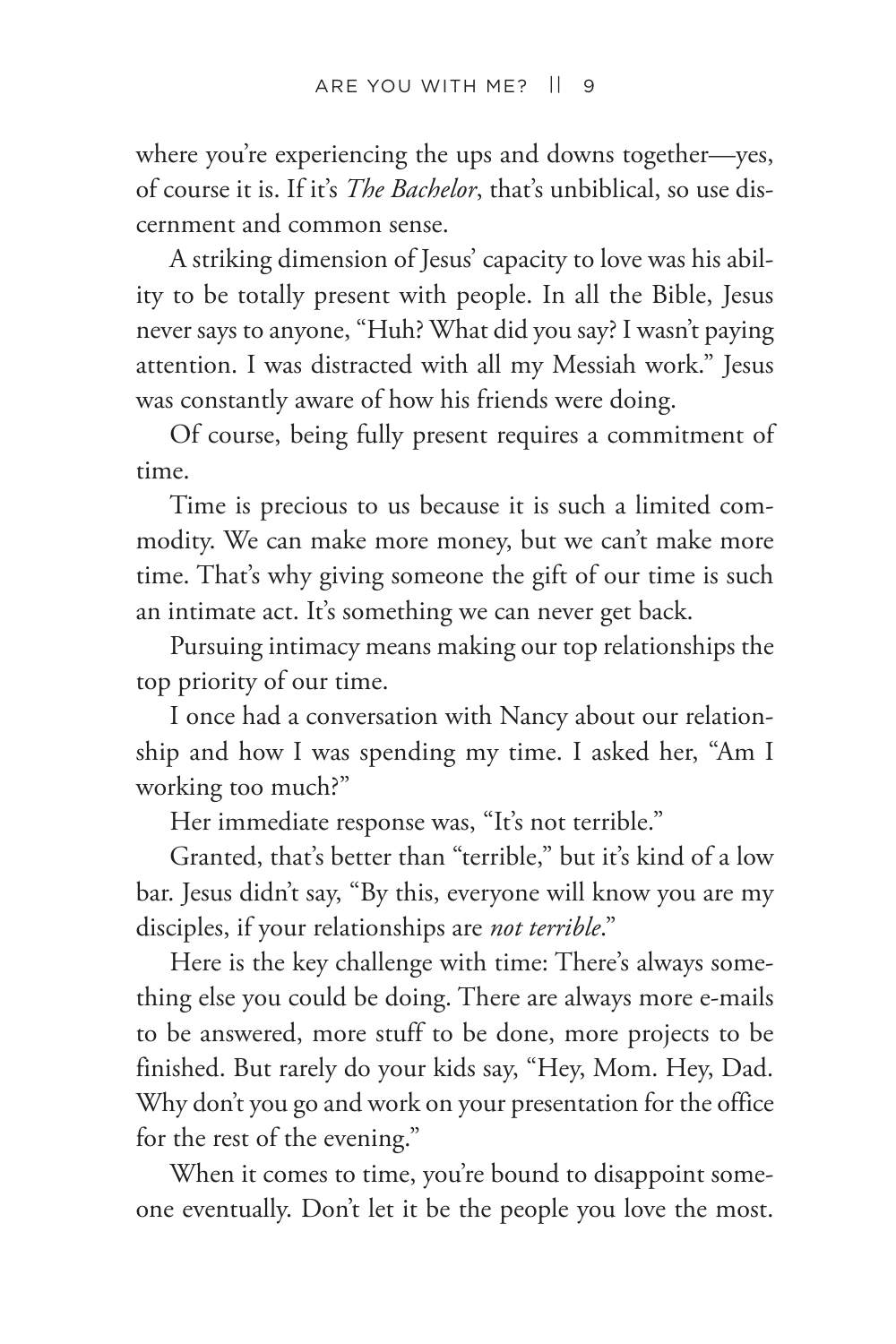Because at the end of the day, our relationships—our shared experiences—are what really matter.

I have yet to hear anybody say on his deathbed, "Bring out my résumé so I can read it one last time. Let me review my financial portfolio. Let me tick off that list of impressive achievements I've accomplished."

Time and presence. They are the stuff of shared experience. We can't experience true intimacy without them. And there is no greater gift that we can give to those we love.

Speaking of gifts . . . years ago, my wife and I took our preschool-age children to have a family picture taken at one of those shopping mall photo places. I wanted a happy portrait to send out at Christmastime, so everyone could see what an intimate family looks like.

I don't know who managed this photo shop, but whoever it was should be locked up for a long time, because it was an ugly experience. Basically, a stranger behind a large camera held up a series of odd-looking shapes that frightened the kids until they cried.

Now, I'm no expert, but I'm fairly certain that if you send people a Christmas card featuring three small children crying their eyes out, it's not a good thing. Especially if you're a pastor. So we went through a series of phases as we tried to get the kids to smile for their pictures.

The first was the "happy phase," in which I cheerfully said, "Hey, kids, this is going to be fun! You're going to enjoy this."

That didn't last long before we moved to phase two—the bribery phase.

"Kids, there's a Mrs. Fields just a couple of doors down. If we get a good picture here, with lots of smiling faces, you can go to Mrs. Fields and get a double fudge brownie chocolate chip cookie—if you just smile."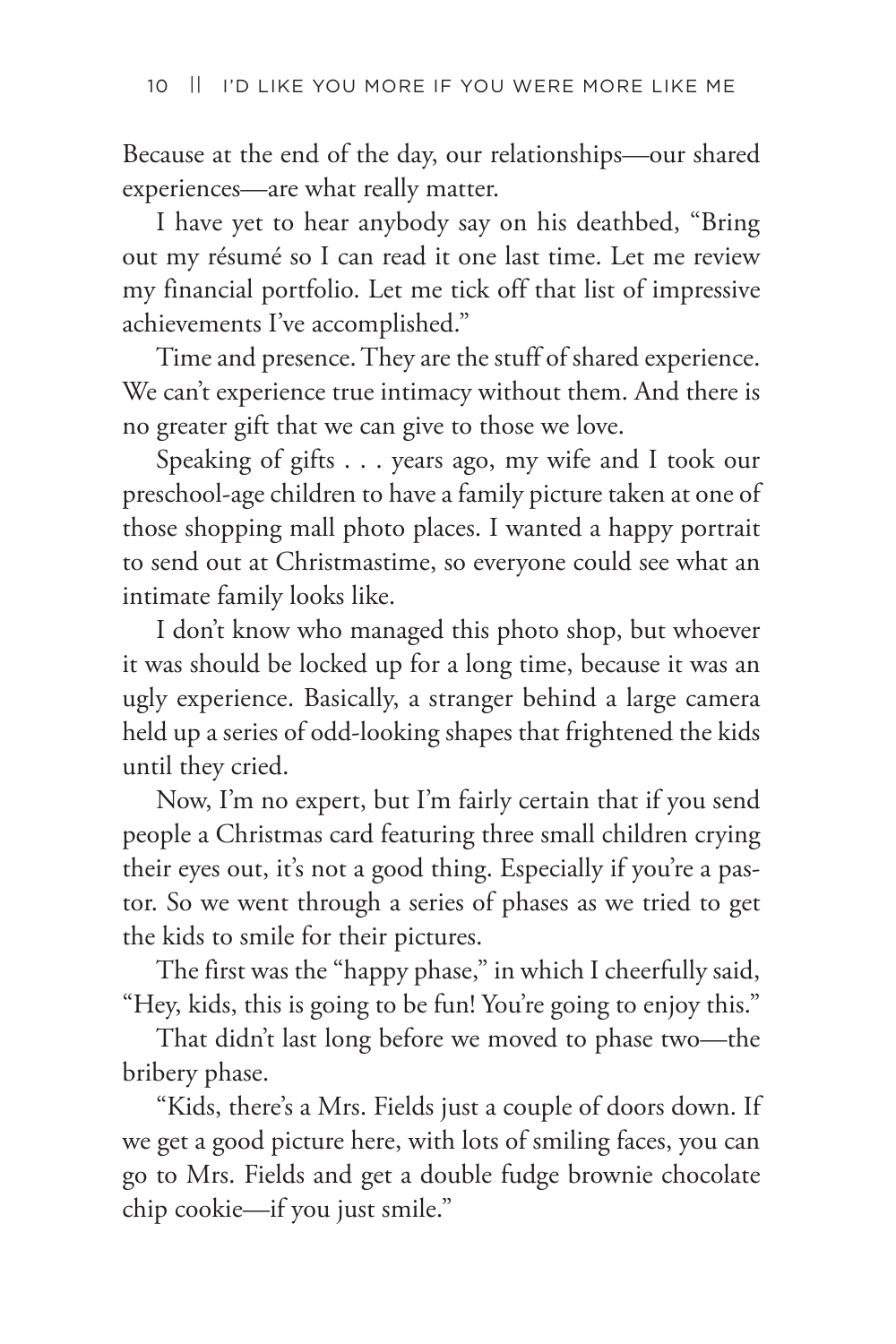Didn't work.

So we moved into phase three, which is basically a series of threats.

"I told you to smile! You want to cry instead? All right, I'll give you something to cry about."

In case you're wondering, that's a proven and effective way to get small children to smile. I had to go to graduate school for a lot of years to learn that particular technique. And yet—surprisingly—it didn't work. Things just went from bad to worse.

By now, the entire place had filled up with other parents who had brought their kids to have their pictures taken—and all those kids had started crying just watching what was going on with my family.

So I got desperate. I pulled out our middle child—threeyear-old Mallory—who was crying the hardest, her little body wracked with sobs, and I said, "Mallory, you're not happy, are you?" (That's called empathy—more help from my grad school years.) "I bet I know what you want right now . . ."

Mallory had always loved little dolls, stuffed animals, and other playthings, and her very favorite at the time was a little doll she called Baby Tweezers. It was the first doll she had ever named, and we don't know why she chose the name she did. Mallory was not a forceps-delivery child, but Baby Tweezers was what she decided to name her doll.

At that moment, I knew that if anything could bring comfort to my daughter, it would be the thought of that little doll she loved so much. So I said, "Mal, I bet if you could have anything in the world right now, you would want to have Baby Tweezers here with you, wouldn't you?"

Fresh tears formed in her eyes, and her bottom lip stuck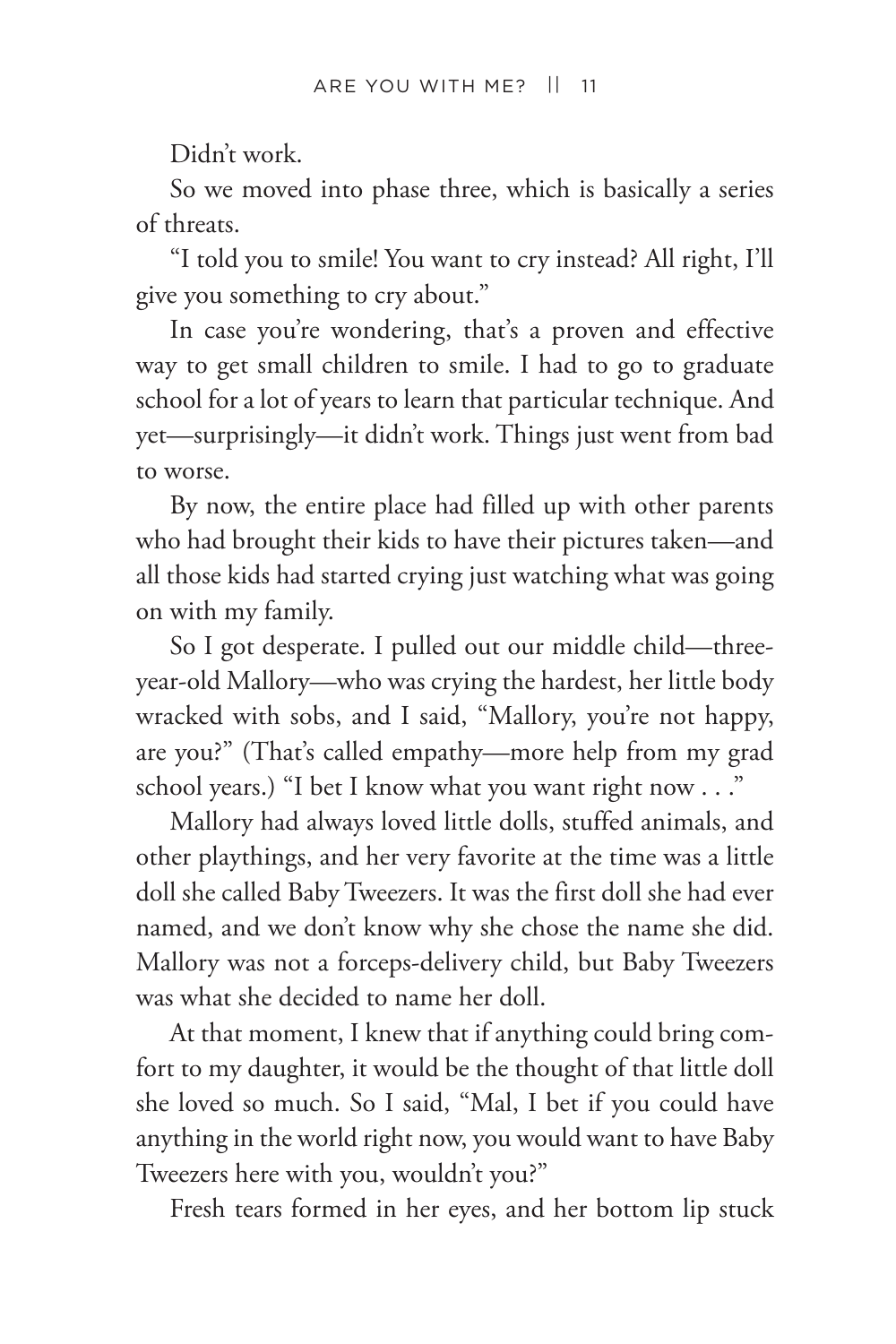out so far that a bird could have perched on it. She didn't even trust herself to speak. She just nodded her head.

Very softly and gently I said, "Well, honey, if you ever want to see Baby Tweezers alive again . . ."

Bottom line, my body was sharing the same space as my children, but I was not sharing in their experience. I was in a hurry. I was worried that other people watching would think I didn't know how to control my family. (As if that were even an option.) I was preoccupied with getting on to whatever the next thing was that I had to do that day. I was concerned about the money we were about to spend on a picture of three crying children that—if we went ahead and sent it out for Christmas—would probably have the social services people coming after us.

The act of "being with" someone requires patience and sacrifice. It means putting the other person's wants and needs above our own and being willing to invest as much time as it takes to make the person feel valued and loved.

#### THE MASTER OF THE SHARED EXPERIENCE

Jesus was a master of fostering intimacy through time and attention. We see this especially among the circle of people with whom he was closest—the friends who kind of became his family.

The Gospel of Mark highlights Jesus' intention when he chose his disciples: "He appointed twelve that they might be with him."2

It was just that simple: *that they might be with him*. When? Well, as it turns out, a lot—when he taught, when he traveled, when he worked, when he ate, when he rested, when the crowds loved him, and when the crowds left him.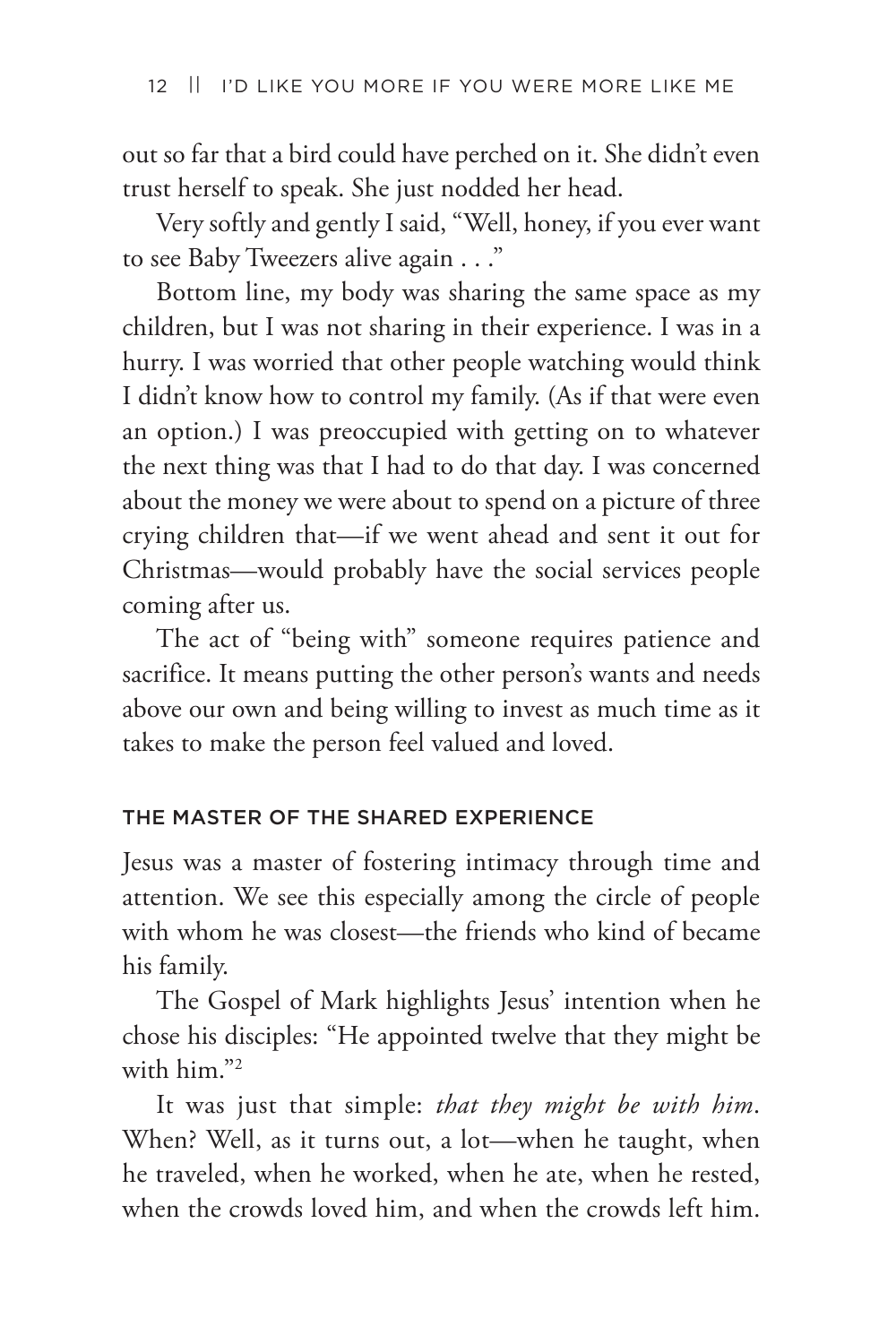He often withdrew from the disciples to pray and be refreshed, but he devoted much of his life to simply being with them. Now, he wasn't always *happy* with them— in fact, they actually made his work a lot harder—nor did he always try to make *them* feel happy. But here's what you never find: You never see one of the disciples come up to Jesus in the Gospels and say, "Hey, Jesus, how come you never have time for us anymore? Now that you're famous, with big crowds coming to see you, everybody calling you Messiah, speaking requests, and healing campaigns, we never see you anymore." From the beginning, when it was just them, through the intensity of when all of the attention and demands of a nation and the weight of the world rested on Jesus' shoulders, his friends always knew one thing: Jesus had time for them.

For three years, Jesus invited his friends to share the experiences of his life. Recently, I took a look at some of the experiences that Jesus shared with his disciples, and I was amazed by how many I found.

#### *They walked together*

The most common thing they did together was take walks. In fact, this was the very first experience they shared with Jesus: "One day as Jesus was walking along the shore of the Sea of Galilee, he saw Simon and his brother Andrew. . . . Jesus called out to them, 'Come, follow me.'"3

*Follow me.* That may be the greatest and most life-changing invitation to intimacy ever uttered. Jesus didn't say, "Obey me," though of course obedience is part of following him. He didn't say, "Believe the right stuff about me," though as they grew in intimacy with him, his followers *would* believe. He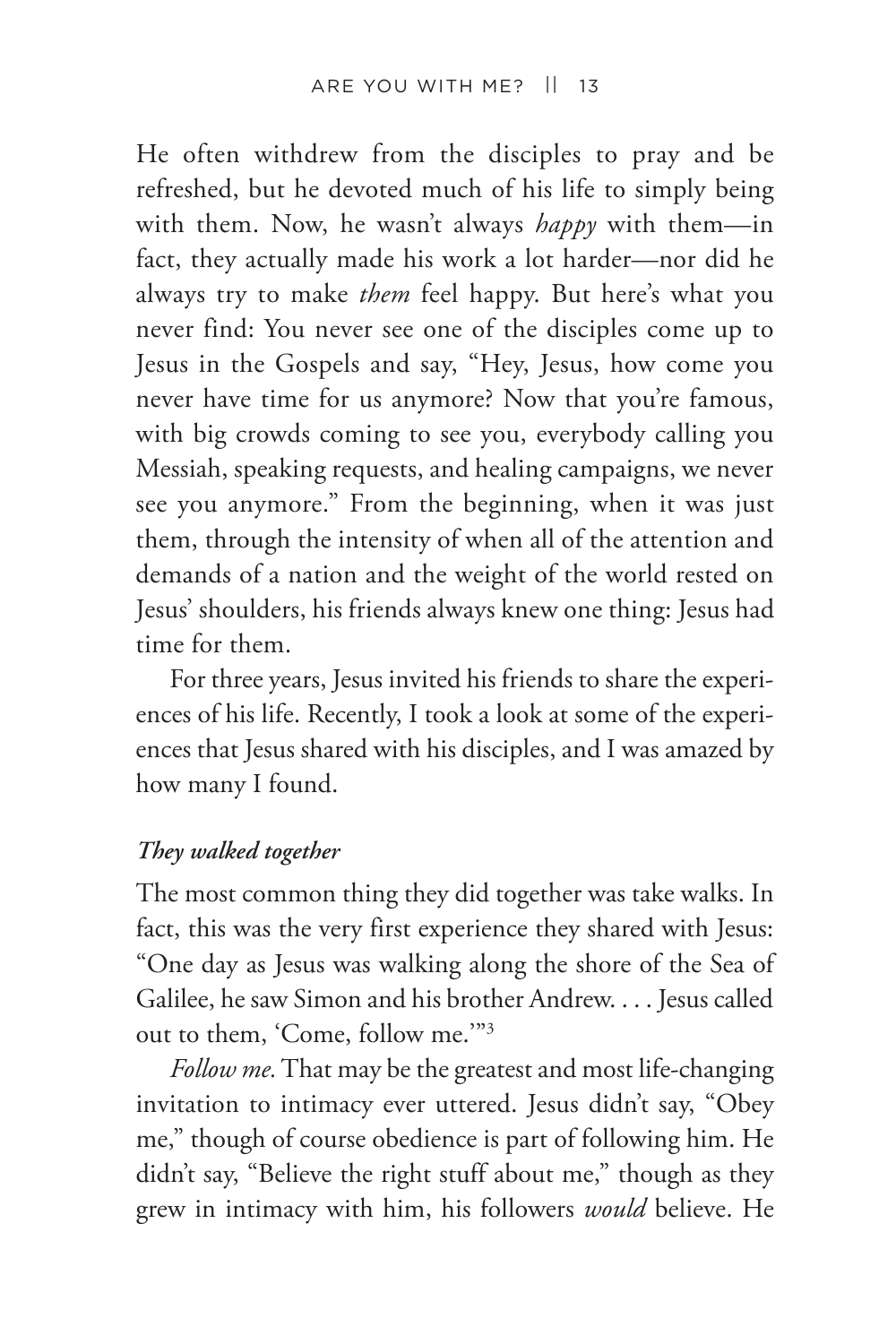didn't say, "Serve me," though that would become their greatest purpose. He simply invited them to go for a walk. As it happens, the walk lasted for three years.

Walking together is how it all began, and even after the Resurrection, Jesus went on a seven-mile walk to Emmaus with a couple of disciples.

Taking a walk is so simple. It's very low cost. It's very low skill. And it's very high connection. Jesus utilized walking together so much that "walking with Jesus" became a common way of describing discipleship in the New Testament. To love Jesus meant to walk with him. It still does.

#### *They ate together*

Again, so simple. Everybody has to eat. It's low skill. And it can be low cost. When Jesus wasn't out walking with people, he was often at a table eating with people. "While Jesus was having dinner at Matthew's house, many tax collectors and sinners came and ate with him and his disciples."4

In fact, the most famous meal in history—the Lord's Supper—is named for Jesus, and the Bible says he "eagerly desired" to share this meal with his disciples, even though he knew he was about to die.<sup>5</sup> Talk about an intimate act!

#### *They learned together*

Jesus often spent time teaching his disciples. Time and again, the Bible tells us that "his disciples came to him, and he began to teach them."6 Something happens in a relationship when we're learning and stretching and growing together. Just think about how much richer the experience of reading a book is when you can engage in a spirited discussion about it with friends.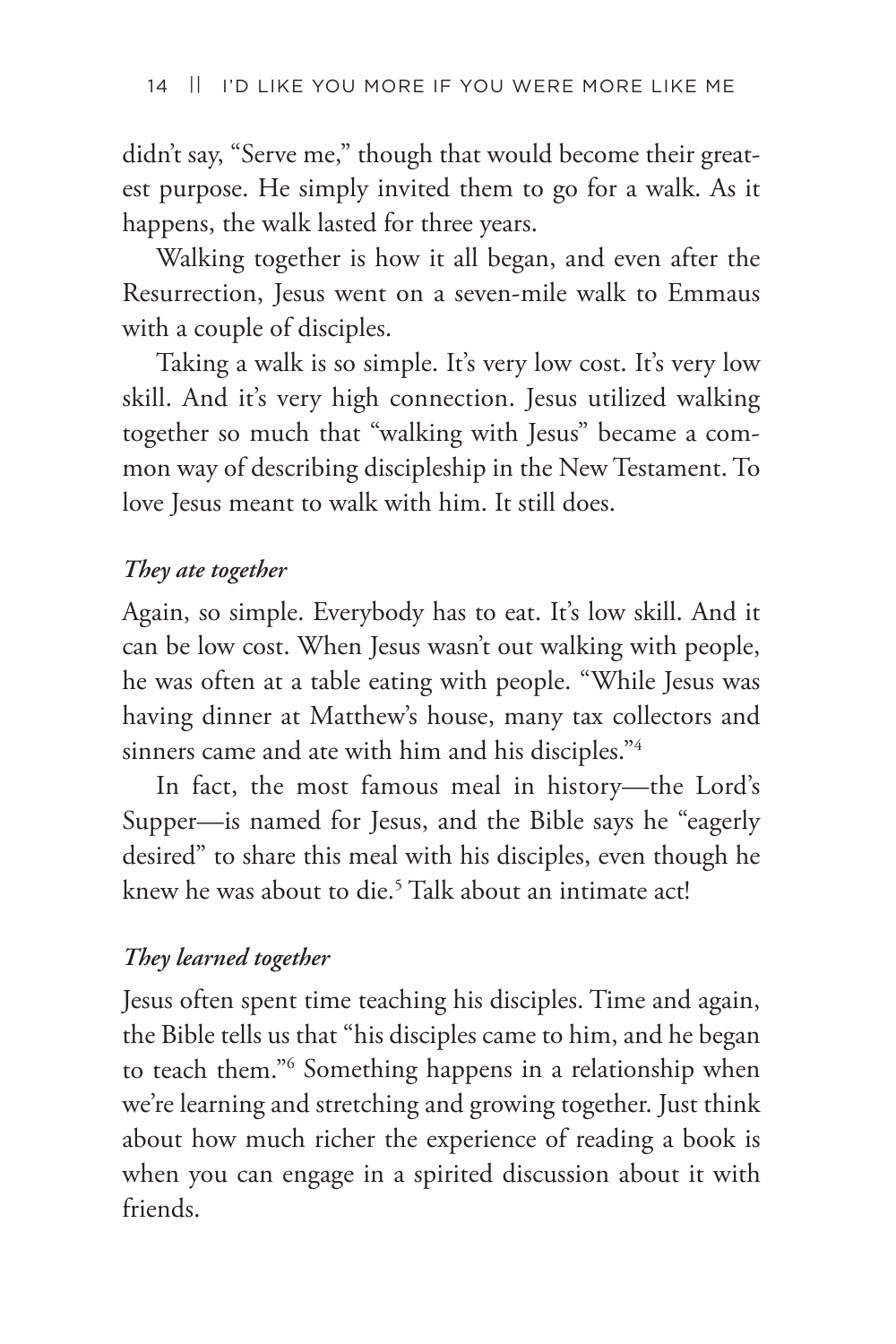#### *They did favors for each other*

"Now that I, your Lord and Teacher, have washed your feet, you also should wash one another's feet."7

Running errands and doing favors isn't a barrier to Kingdom work; it actually *is* Kingdom work, because Kingdom work is about love. If we're too hurried to love, we're too hurried, period.

#### *They rested together*

"Then, because so many people were coming and going that they did not even have a chance to eat, he said to them, 'Come with me by yourselves to a quiet place and get some rest."<sup>8</sup>

#### *They went for boat rides*

"They went away by themselves in a boat to a solitary place."9

#### *They went mountain climbing*

"Jesus took Peter, James and John with him and led them up a high mountain, where they were all alone."10

#### *They prayed*

"One day Jesus was praying in a certain place. When he finished, one of his disciples said to him, 'Lord, teach us to pray.'"11

#### *They went fishing*

"When [Jesus] had finished speaking, he said to Simon, 'Put out into deep water, and let down the nets for a catch.'"12

#### *They went for car rides*

"On the day of Pentecost, the disciples were together in one Accord."13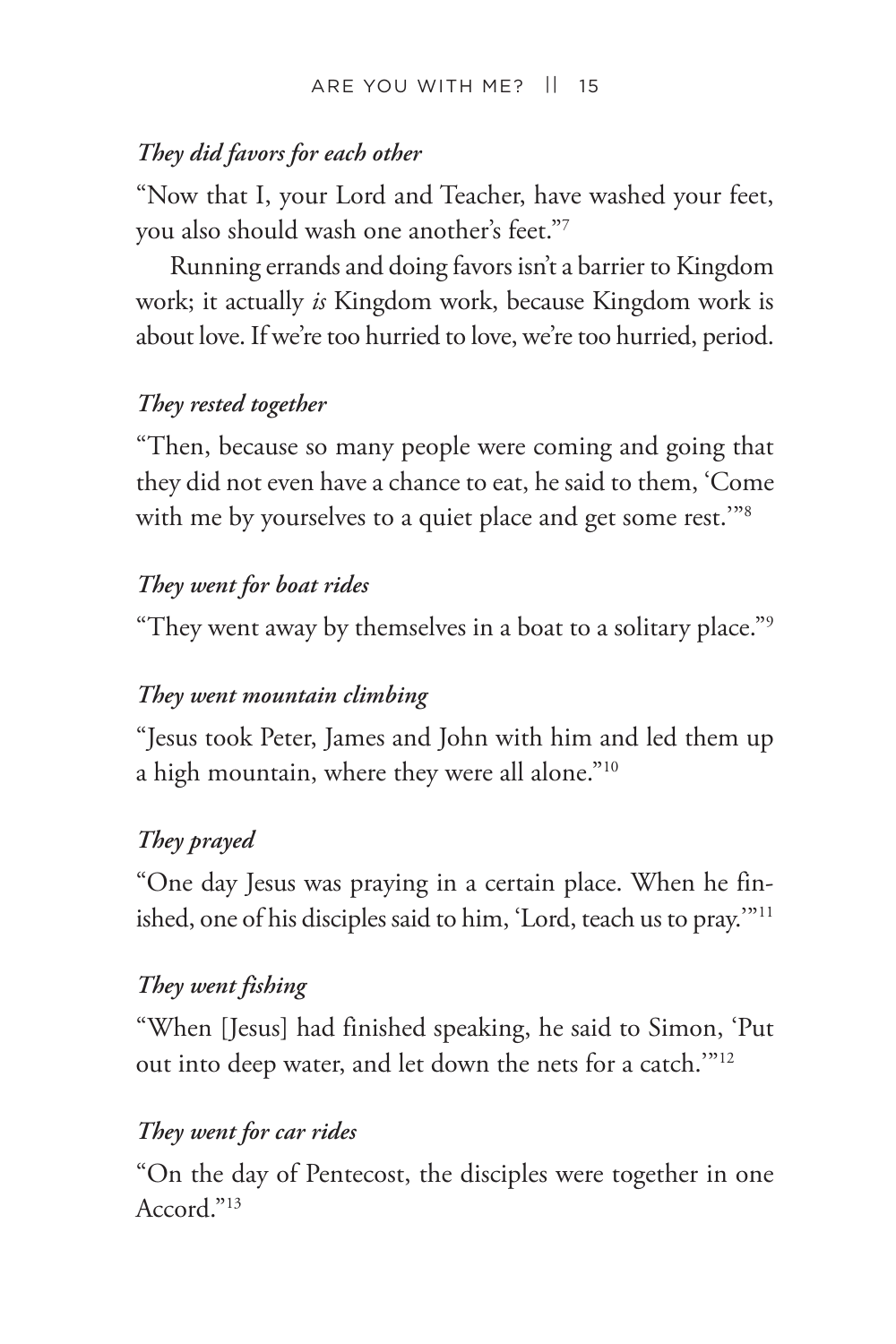What we see in Jesus is a presence that doesn't place efficiency above intimacy. He was perfectly willing to accomplish his tasks more slowly if it meant being with his friends more deeply.

#### THE "10,000-HOUR RULE"

How devoted was Jesus to being with his closest friends? As best we can discern, the Bible indicates that the disciples were with Jesus for about three years. Let's assume they were with him ten hours a day, and for the sake of argument, let's say they had a couple of days off each month. That would give them about 340 discipleship days each year. Now let's do the math:

10 hours/day  $\times$  340 days/year  $\times$  3 years = 10,200 hours of discipleship with Jesus

Journalist Malcolm Gladwell, in his book *Outliers*, writes about what he calls the 10,000-hour rule. The underlying idea of this "rule" is that it takes time to master a demanding craft, and 10,000 hours seems to be a magic number—whether it's playing a violin or programming a computer or doing surgery or hitting a curveball.<sup>14</sup>

If we were to apply this idea to Jesus' disciples, what "craft" would we say they were mastering during their 10,000-plus hours with Jesus? Well, right about the time they hit the 10,000-hour mark, he told them, "A new command I give you: Love one another. As I have loved you, so you must love one another. By this everyone will know that you are my disciples."15

So it might be said that time spent together—shared experience—is the key to mastering the art of living in an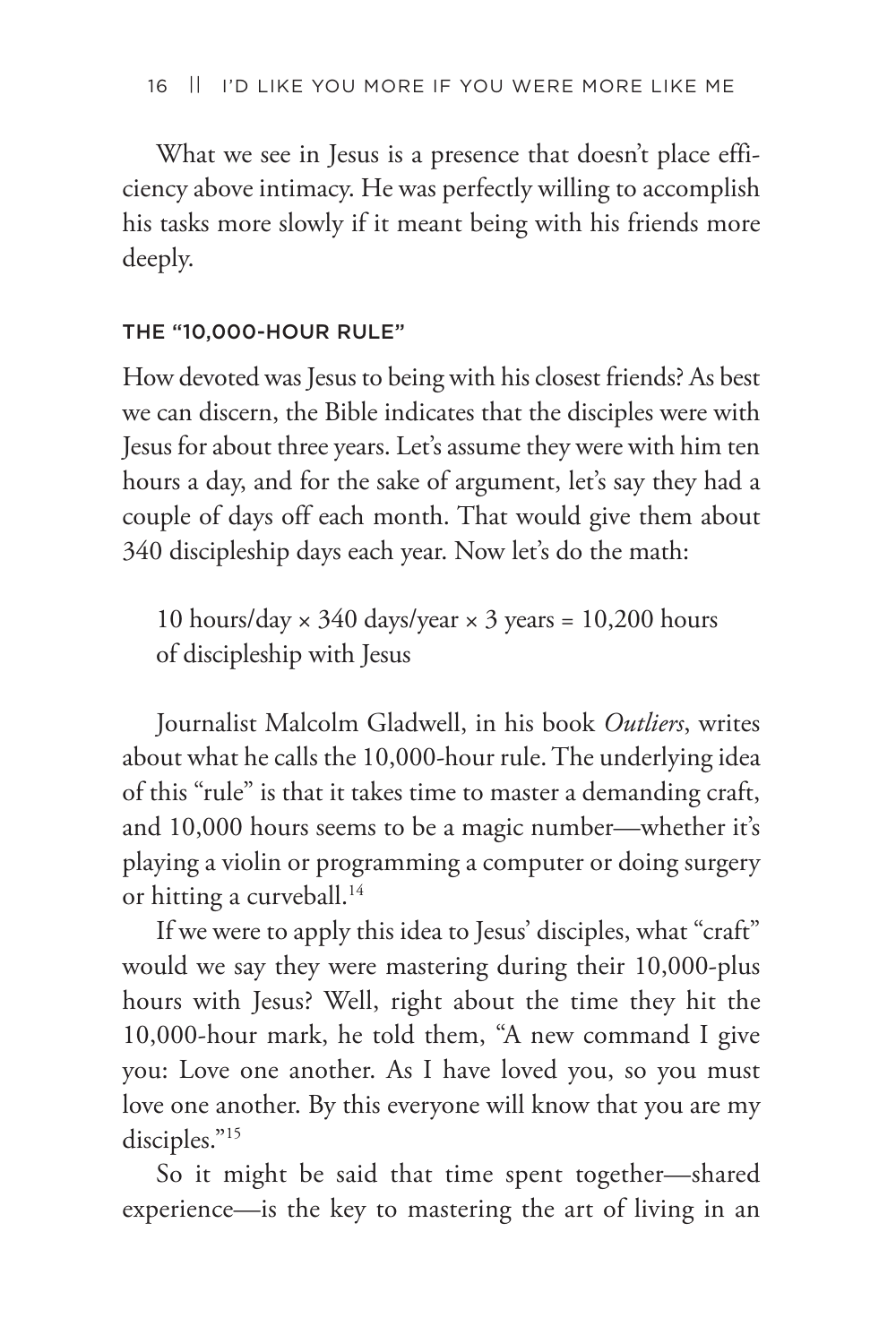intimate relationship with Jesus and with each other, and that *love* is what defines our success.

#### THE GREATEST GIFT

As they did with the disciples, the same principles apply whether we are seeking intimacy with God or with each other: Share experiences. Carve out time. Be present.

Because God is *always* present, intimacy with him is possible every moment of our lives. He's already here. We just have to show up and spend time with him.

When you need help, tell him. Then pay attention and look for him to give you the strength or wisdom or the right idea you need to keep moving forward. When you are joyful, recognize his goodness behind the joy and take time to praise him. When you see beauty, recognize the hand of the Artist and thank him. And ask him to open your eyes even more, so that you can see the world from *his* perspective. Ask God to share his experiences with you. Say, "Father, what do you feel when you look at this person? What was in your heart when you created this tree? How much joy do you experience when you look at the vast beauty of what you created?"

People who are intentional about being connected with God have a way of finding him in the unlikeliest places. St. Ignatius spoke of finding God in all things.16 Missionary Frank Laubach called it playing the "game with minutes," in which the goal is to "bring God to mind at least one second out of every sixty."17 Brother Lawrence, a seventeenth-century Carmelite monk, described it like this:

During my work, I would always continue to speak to the Lord as though He were right with me,